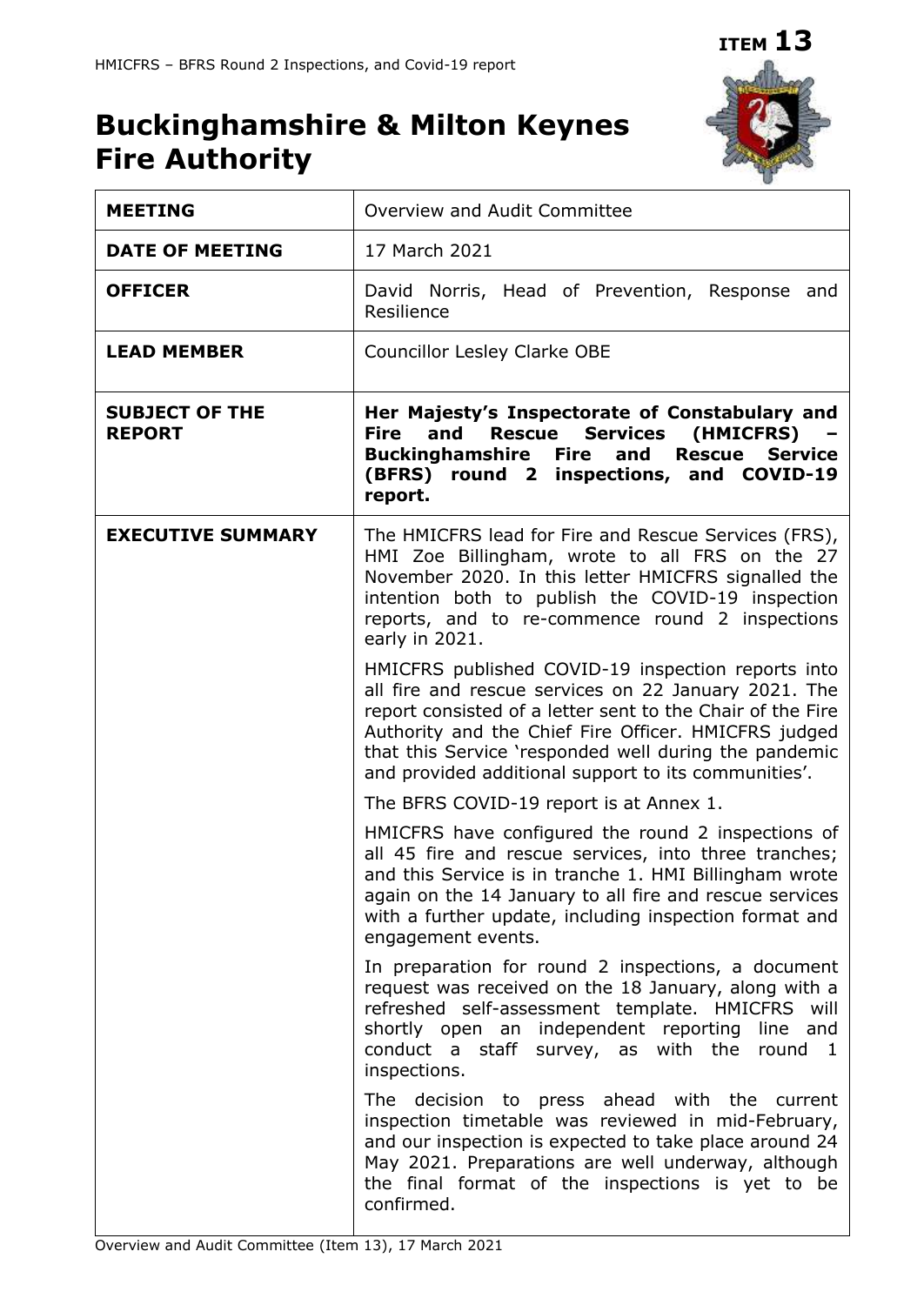|                        | The inspection methodology has been reviewed within<br>the COVID-19 restrictions, and will rely less on face-<br>to-face interviews, focus groups and reality testing<br>and more on virtual engagement. The questions set<br>and judgment criteria remain largely unchanged from<br>Round 1.                                                                            |
|------------------------|--------------------------------------------------------------------------------------------------------------------------------------------------------------------------------------------------------------------------------------------------------------------------------------------------------------------------------------------------------------------------|
|                        | Following completion of the first inspection round of all<br>45 fire and rescue services, HMICFRS published the<br>report into Buckinghamshire Fire & Rescue Service on<br>17 December 2019, as part of the final tranche of<br>reports.                                                                                                                                 |
|                        | An improvement plan has been developed addressing<br>specifically the report recommendations and identified<br>areas for improvement. At the meeting of the<br>Authority on the 12 February 2020, it was agreed that<br>progress against this plan will be reported to this<br>committee.                                                                                |
|                        | Our Service Liaison Lead, Paul Kay, returned to<br>Merseyside fire and rescue service in November 2020<br>and we await notification of a newly appointed Service<br>Liaison Lead.                                                                                                                                                                                        |
|                        | Through the efforts of all our staff we continue make<br>progress against the items in the improvement plan.                                                                                                                                                                                                                                                             |
|                        | On 16 February, HMICFRS wrote to all fire and rescues<br>services requesting support by providing short-term<br>secondees. This service continues to provide enduring<br>support to HMICFRS with the secondment of a Group<br>Commander (Service Liaison Lead).                                                                                                          |
|                        | CFO Thelwell is a member of the HMICFRS External<br>Reference Group (ERG). Formed of representatives<br>from Home Office, Local Government Association,<br>Police Fire and Crime Commissioners, National Fire<br>Chiefs Council and HMICFRS Portfolio team, the ERG is<br>mechanism through which HMICFRS test the<br>effectiveness and impact of the inspection regime. |
|                        | During a recent engagement event HMICFRS shared<br>revised inspection themes to include an adjusted<br>question; How well does the FRS promote equality,<br>diversity and inclusion to ensure fair and open<br>opportunities for all? The second principal change<br>includes a focus on the effectiveness of the risk-based<br>inspection programme.                    |
| <b>ACTION</b>          | Noting.                                                                                                                                                                                                                                                                                                                                                                  |
| <b>RECOMMENDATIONS</b> | That Members note the current position regarding<br>HMICFRS inspection programme, and preparations for<br>BFRS's round 2 inspection.                                                                                                                                                                                                                                     |
| <b>RISK MANAGEMENT</b> | There remain reputational corporate risks to the<br>organisation<br>should we<br>have<br>been<br>judged<br>as<br>inadequate. The Service had already taken steps to                                                                                                                                                                                                      |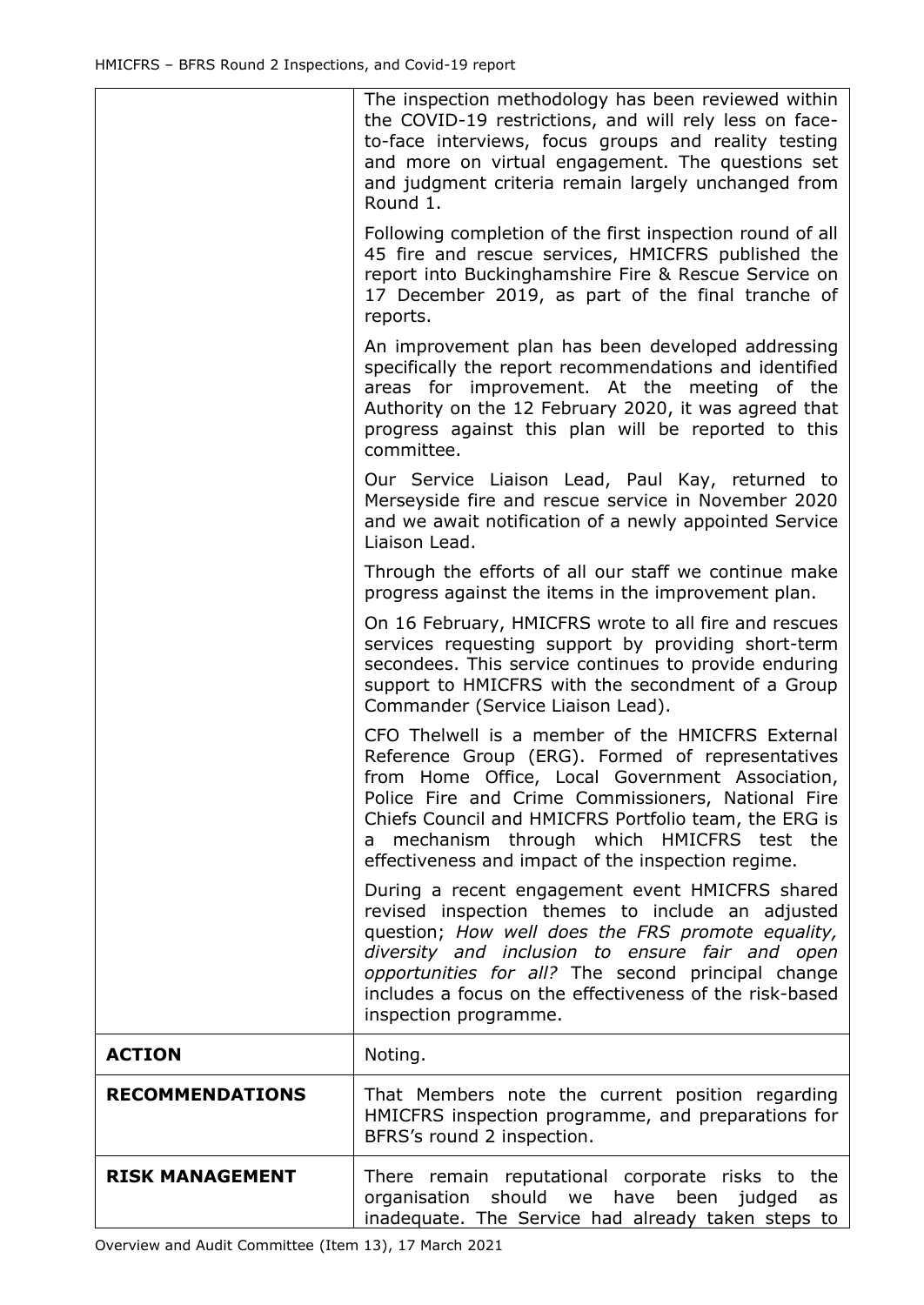|                                                                                   | mitigate this through having extensive internal and<br>external audits of a number of areas of the Service.                                                                                                                                                                                                                                                                                                                                                                                                                                                                                                                                                                                                                                                                                                                                                                                                                                                        |  |
|-----------------------------------------------------------------------------------|--------------------------------------------------------------------------------------------------------------------------------------------------------------------------------------------------------------------------------------------------------------------------------------------------------------------------------------------------------------------------------------------------------------------------------------------------------------------------------------------------------------------------------------------------------------------------------------------------------------------------------------------------------------------------------------------------------------------------------------------------------------------------------------------------------------------------------------------------------------------------------------------------------------------------------------------------------------------|--|
| <b>FINANCIAL</b><br><b>IMPLICATIONS</b>                                           | FRSs are not funded for the burden of preparation for,<br>resource implications of, HMICFRS inspections, nor is<br>the Service charged. This round of inspections will be<br>funded directly by the Home Office. The Police are top<br>sliced from their government grants to fund their<br>HMICFRS inspections. There has been no indication<br>yet that this might be a future funding model for the<br>inspection of FRSs.                                                                                                                                                                                                                                                                                                                                                                                                                                                                                                                                      |  |
| <b>LEGAL IMPLICATIONS</b>                                                         | Fire<br>Rescue<br>Service<br><b>National</b><br>The .<br>current<br>and<br>Framework issued under section 21 of the Fire and<br>Rescue Services Act 2004, to which the Authority must<br>have regard when carrying out its functions, states as<br>follows at paragraph 7.5:<br>'Fire and rescue authorities must give due regard to<br>reports and recommendations made by HMICFRS and<br>- if recommendations are made - prepare, update<br>and regularly publish an action plan detailing<br>how the recommendations are being actioned. If<br>the fire and rescue authority does not propose to<br>undertake any action as a result of a recommendation,<br>reasons for this should be given' [emphasis added].<br>It continues: 'When forming an action plan, the fire<br>and rescue authority could seek advice and support<br>from other organisations, for example, the National<br>Council and the Local<br>Chiefs<br>Fire<br>Government<br>Association'. |  |
| <b>CONSISTENCY WITH</b><br>THE PRINCIPLES OF<br>THE DUTY TO<br><b>COLLABORATE</b> | Officers have developed our approach to inspection<br>with our Thames Valley FRS partners.                                                                                                                                                                                                                                                                                                                                                                                                                                                                                                                                                                                                                                                                                                                                                                                                                                                                         |  |
| <b>HEALTH AND SAFETY</b>                                                          | There are no Health, Safety or Wellbeing implications<br>from this report.                                                                                                                                                                                                                                                                                                                                                                                                                                                                                                                                                                                                                                                                                                                                                                                                                                                                                         |  |
| <b>EQUALITY AND</b><br><b>DIVERSITY</b>                                           | There are no Equality and Diversity implications as<br>part of the report.                                                                                                                                                                                                                                                                                                                                                                                                                                                                                                                                                                                                                                                                                                                                                                                                                                                                                         |  |
| <b>USE OF RESOURCES</b>                                                           | Following this Service's inspection, an improvement<br>plan was presented to the Fire Authority and approved<br>on 12 February 2020.<br>We maintain a robust and enduring relationship with                                                                                                                                                                                                                                                                                                                                                                                                                                                                                                                                                                                                                                                                                                                                                                        |  |
|                                                                                   | HMICFRS. Our ongoing approach to<br><b>HMICFRS</b><br>inspections is now being led by the Head of<br>Prevention, Response and Resilience,<br>the<br>as<br>designated Service Liaison Officer.                                                                                                                                                                                                                                                                                                                                                                                                                                                                                                                                                                                                                                                                                                                                                                      |  |
|                                                                                   | Communication with stakeholders                                                                                                                                                                                                                                                                                                                                                                                                                                                                                                                                                                                                                                                                                                                                                                                                                                                                                                                                    |  |
|                                                                                   | Engagement and briefings have regularly been carried<br>out, and points of communication with Members and                                                                                                                                                                                                                                                                                                                                                                                                                                                                                                                                                                                                                                                                                                                                                                                                                                                          |  |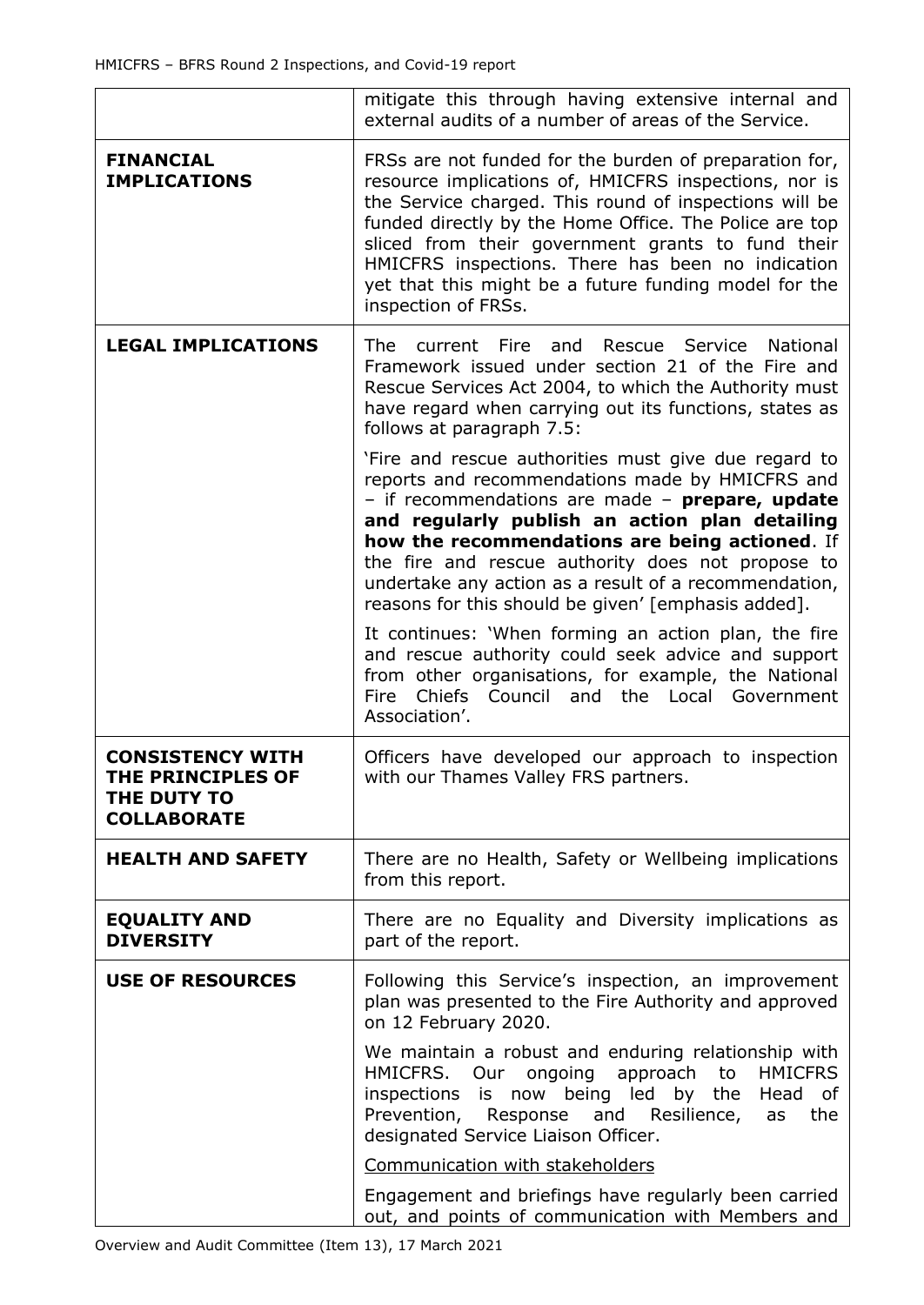|                               | staff have been scheduled.                                                                                                                                                                                                                                                                                                                                                                                                                                                                                                                                                                                                         |
|-------------------------------|------------------------------------------------------------------------------------------------------------------------------------------------------------------------------------------------------------------------------------------------------------------------------------------------------------------------------------------------------------------------------------------------------------------------------------------------------------------------------------------------------------------------------------------------------------------------------------------------------------------------------------|
|                               | The system of internal control                                                                                                                                                                                                                                                                                                                                                                                                                                                                                                                                                                                                     |
|                               | Specific areas for service improvement have been<br>identified through a number of workshops. These are<br>being captured in relevant departmental plans and in<br>the Operational Assurance Plan. These will be reported<br>on in the usual way and ultimately to the Overview<br>and Audit Committee.                                                                                                                                                                                                                                                                                                                            |
|                               | <u>The medium-term financial strategy</u>                                                                                                                                                                                                                                                                                                                                                                                                                                                                                                                                                                                          |
|                               | No direct implications for the strategy are identified at<br>this time. There may be future implications depending<br>on the long-term funding model for HMICFRS.                                                                                                                                                                                                                                                                                                                                                                                                                                                                  |
|                               | The balance between spending and resources                                                                                                                                                                                                                                                                                                                                                                                                                                                                                                                                                                                         |
|                               | No new capability requirements have been identified<br>as being required to prepare for and support an<br>inspection. The Corporate Planning Manager oversees<br>preparation of evidence with support from the<br>Service's Resilience and Business Continuity Manager.<br>The Viper system has been designed to capture<br>evidence on an ongoing basis. This allows managers to<br>provide evidence as part of their usual reporting<br>process. The Performance Monitoring Board provides<br>further scrutiny of progress towards the delivery of the<br>corporate plan.                                                        |
|                               | The ethos of the Service will be to continue to deliver<br>the Service's vision and strategic aims and gather the<br>relevant evidence for the HMICFRS on a business as<br>usual basis, rather than as an extra burden. While we<br>develop an understanding of the inspection process<br>and monitor the experience and effect on other<br>services, we will revisit the resourcing needs. We<br>identified that preparations for aspects of the new<br>Public Safety Plan (PSP) due in 2020 needed to be<br>closely aligned with preparations for the HMICFRS.<br>This is now reflected in the Public Safety Plan 2020-<br>2025. |
| <b>PROVENANCE SECTION</b>     | <b>Background</b>                                                                                                                                                                                                                                                                                                                                                                                                                                                                                                                                                                                                                  |
| &<br><b>BACKGROUND PAPERS</b> | Background Chapter four of the Policing and Crime Act<br>2017 established the legal framework for the<br>inspection of English Fire and Rescue Services. Wales<br>and Scotland have their own mechanisms for assuring<br>Services. The Home Office subsequently awarded a<br>contract to Her Majesty's Inspectorate of Constabulary<br>and consequently they changed their name to Her<br>Majesty's Inspectorate of Constabulary and Fire and<br>Rescue Services.                                                                                                                                                                  |
|                               | Our preparation plans together with our response to<br>HMICFRS' consultation on the inspection methodology<br>was presented to, and considered at, the 14 February                                                                                                                                                                                                                                                                                                                                                                                                                                                                 |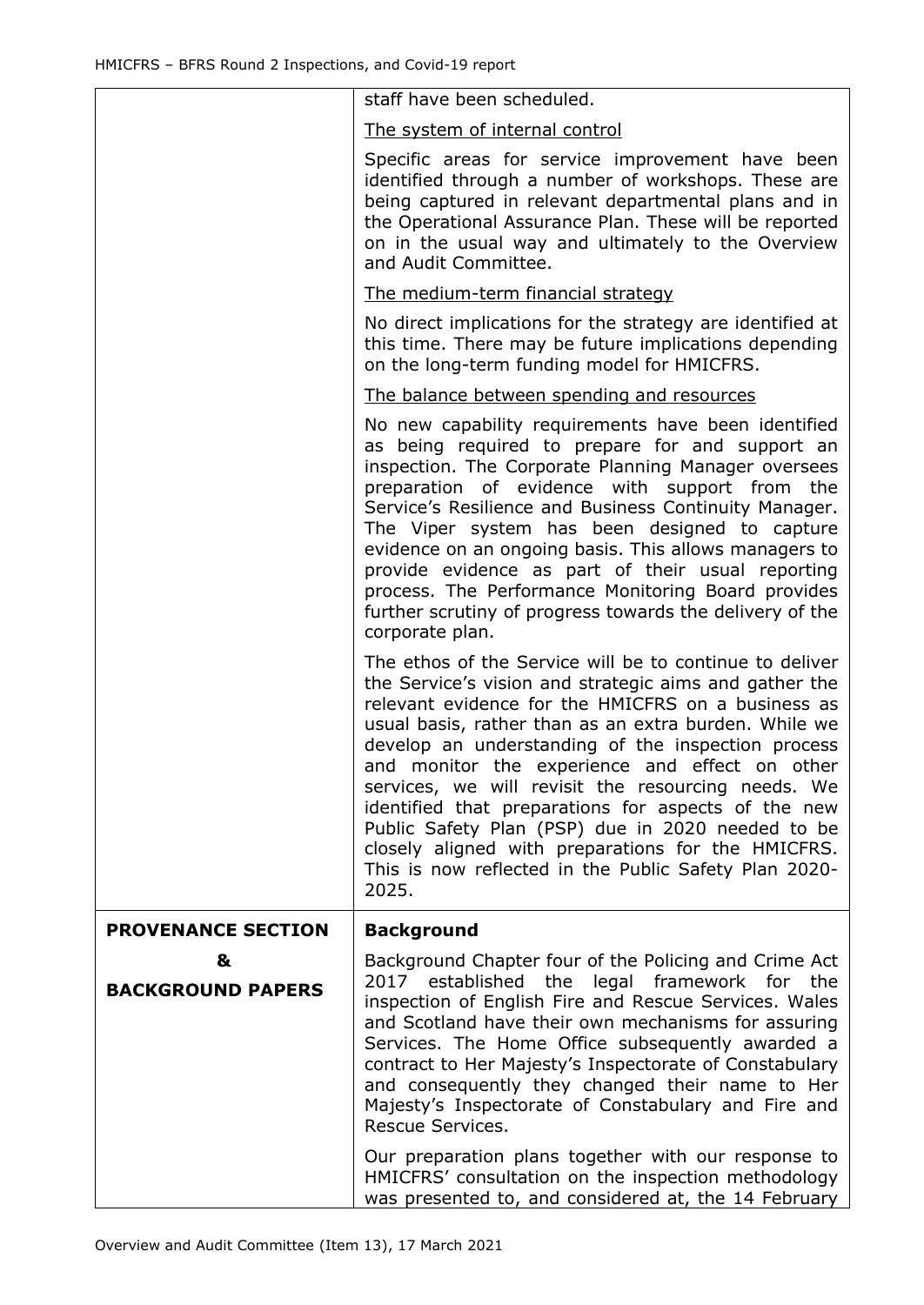|                                                | 2018 Fire Authority meeting (see pages $131 - 162$ ):                                                                                                                                                                                                                                                              |
|------------------------------------------------|--------------------------------------------------------------------------------------------------------------------------------------------------------------------------------------------------------------------------------------------------------------------------------------------------------------------|
|                                                | https://bucksfire.gov.uk/documents/2020/03/140218<br>fire authority agenda.pdf/                                                                                                                                                                                                                                    |
|                                                | 14 November 2018 O & A preparation update (see<br>pages 185-192):                                                                                                                                                                                                                                                  |
|                                                | https://bucksfire.gov.uk/documents/2020/03/overvie<br>w and audit committee agenda and reports 14111<br>8-min.pdf/                                                                                                                                                                                                 |
|                                                | 13 February 2019 - Fire Authority preparation update<br>(see pages 155-244):                                                                                                                                                                                                                                       |
|                                                | https://bucksfire.gov.uk/documents/2020/03/130219<br>fire authority agenda.pdf/                                                                                                                                                                                                                                    |
|                                                | 23 January 2020 - Her Majesty's Inspectorate of<br>Constabulary and Fire and Rescue Services (HMICFRS)<br>- Buckinghamshire Fire and Rescue Service (BFRS)<br>Inspection<br>Findings<br>Report:<br>https://bucksfire.gov.uk/documents/2020/03/230120<br>item 7 hmicfrs cover report 23012020 appendix-<br>min.pdf/ |
|                                                | 12 February 2020 - HMICFRS Inspection Findings<br>Report - Action Plan:                                                                                                                                                                                                                                            |
|                                                | https://bucksfire.gov.uk/documents/2020/03/120220<br>item12 hmicfrs inspection findings.pdf/                                                                                                                                                                                                                       |
|                                                | July 2020- Her Majesty's Inspectorate<br>22<br>of<br>Constabulary and Fire and Rescue Services (HMICFRS)<br>- Buckinghamshire Fire and Rescue Service (BFRS)<br>Improvement<br>Plan<br>Update<br>https://bucksfire.gov.uk/documents/2020/07/item-<br>18-hmicfrs-bfrs-inspection-improvement-plan.pdf/              |
|                                                | 11 November 2020 - Her Majesty's Inspectorate of<br>Constabulary and Fire and Rescue Services (HMICFRS)<br>- Buckinghamshire Fire and Rescue Service (BFRS)<br><b>Improvement Plan Update</b>                                                                                                                      |
|                                                | https://bucksfire.gov.uk/documents/2020/11/item-<br>11-hmicfrs-improvement-plan.pdf/                                                                                                                                                                                                                               |
| <b>APPENDICES</b>                              | Annex 1 - BFRS COVID-19 inspection report January<br>2021                                                                                                                                                                                                                                                          |
|                                                | Annex 2 - BFRS Inspection Improvement plan                                                                                                                                                                                                                                                                         |
| <b>TIME REQUIRED</b>                           | 15 minutes                                                                                                                                                                                                                                                                                                         |
| <b>REPORT ORIGINATOR</b><br><b>AND CONTACT</b> | David Norris - Head of Prevention, Response and<br>Resilience                                                                                                                                                                                                                                                      |
|                                                | 01296 744627                                                                                                                                                                                                                                                                                                       |
|                                                | dnorris@bucksfire.gov.uk                                                                                                                                                                                                                                                                                           |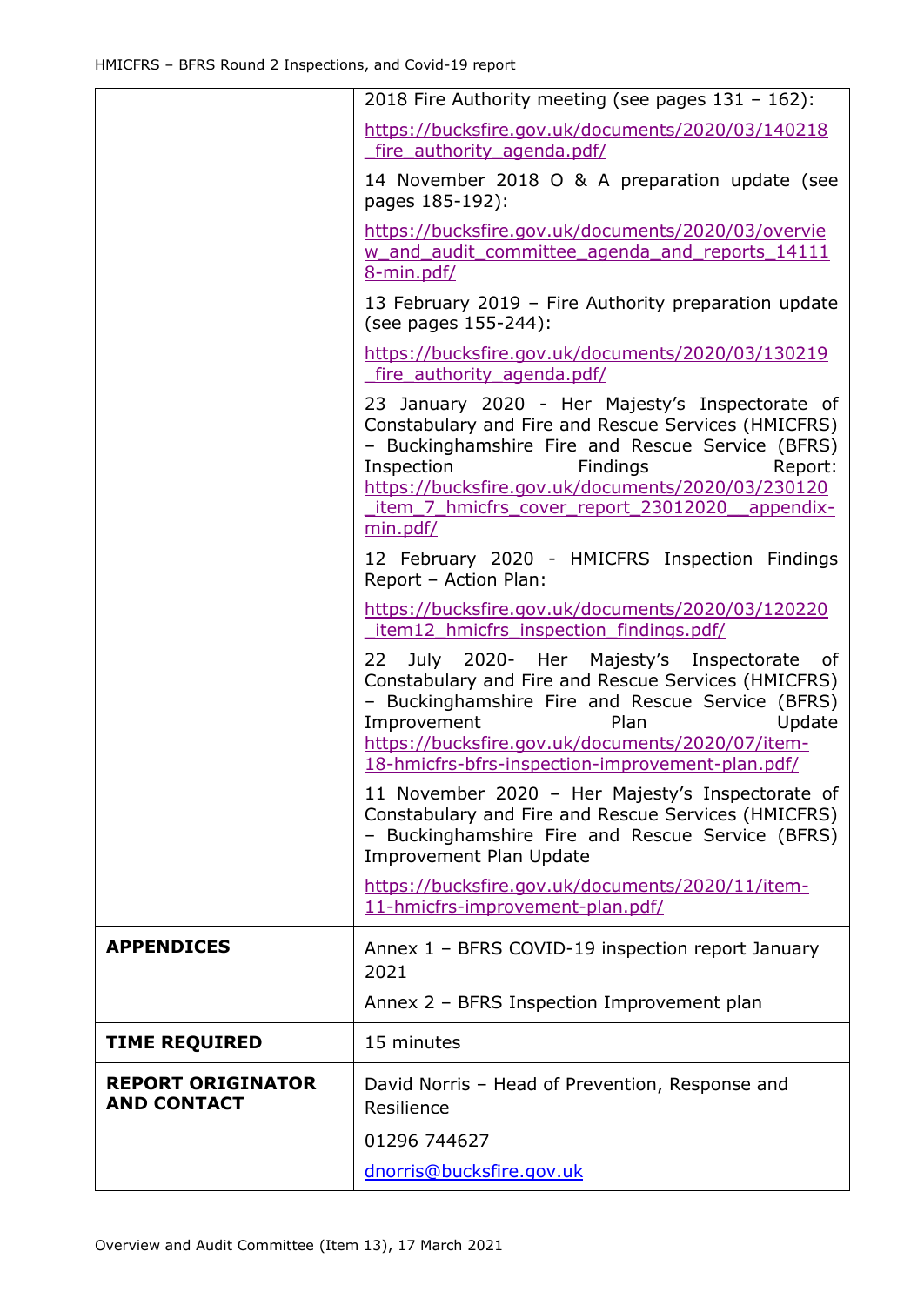#### **Annex 1**



**Promoting improvements** in policing and fire & rescue services to make everyone safer 6th Floor, Globe House 89 Eccleston Square London SW1V 1PN Email: [matt.parr@hmicfrs.gov.uk](mailto:matt.parr@hmicfrs.gov.uk)

**Matt Parr CB** Her Majesty's Inspector of Fire & Rescue Services Her Majesty's Inspector of Constabulary

Jason Thelwell Chief Fire Officer Buckinghamshire Fire and Rescue Service

Councillor Lesley Clarke OBE **Chair** Buckinghamshire Fire Authority

22 January 2021

Dear Mr Thelwell and Cllr Clarke,

# **COVID-19 INSPECTION: BUCKINGHAMSHIRE FIRE AND RESCUE SERVICE**

In August 2020, we were commissioned by the Home Secretary to inspect how fire and rescue services in England are responding to the COVID-19 pandemic. This letter sets out our assessment of the effectiveness of your service's response to the pandemic.

2. The pandemic is a global event that has affected everyone and every organisation. Fire and rescue services have had to continue to provide a service to the public and, like every other public service, have had to do so within the restrictions imposed.

3. For this inspection, we were asked by the Home Secretary to consider what is working well and what is being learned; how the fire sector is responding to the COVID-19 crisis; how fire services are dealing with the problems they face; and what changes are likely as a result of the COVID-19 pandemic. We recognise that the pandemic is not over and as such this inspection concerns the service's initial response.

4. I am grateful for the positive and constructive way your service engaged with our inspection. I am also very grateful to your service for the positive contribution you have made to your community during the pandemic. We inspected your service between 2 and 13 November 2020. This letter summarises our findings.

5. In relation to your service, the Thames Valley Local Resilience Forum (LRF) jointly declared a major incident on 19 March 2020.

6. In summary, the service responded well during the pandemic and provided additional support to its community. It used wholetime and on-call firefighters to respond to emergencies.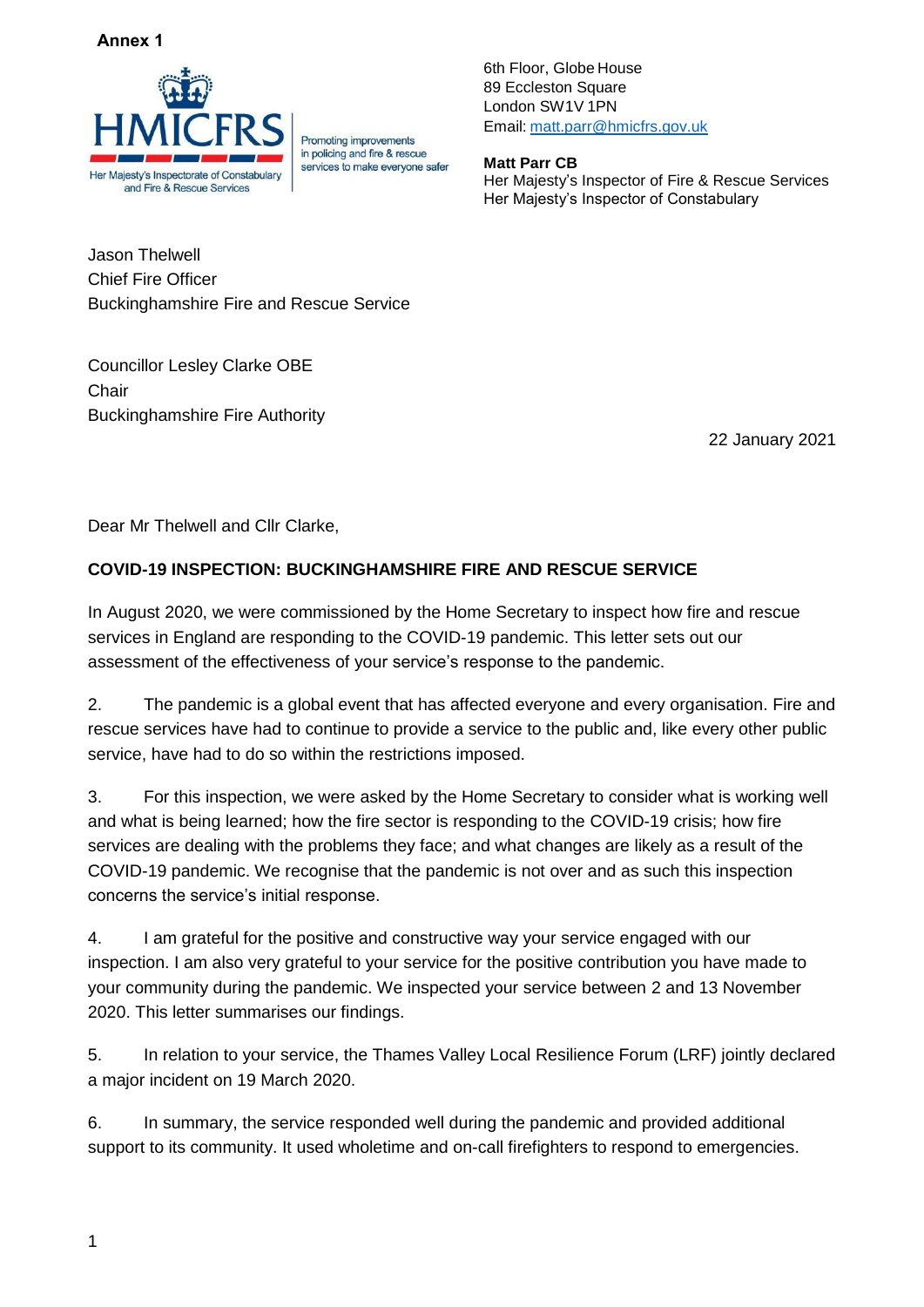Staff supported the service's partners, especially the local ambulance trust. This meant the people of Buckinghamshire were well supported through the pandemic.

7. Firefighters drove ambulances, assisted in the delivery of essential items, trained care home staff in infection control, and supported the other two Thames Valley fire and rescue services in the distribution of personal protective equipment (PPE) to frontline workers. The service was able to maintain its response, continue prevention activity and broadly maintained all protection activity. Resources were well managed, and the service's financial position was largely unaffected, especially as reserves weren't needed to cover extra costs. The service effectively managed its low level of staff absences, and ensured the Thames Valley primary and secondary control rooms were effective and 'COVID secure'.

8. The service communicated well with its staff throughout the pandemic and provided guidance and support on wellbeing. Extra wellbeing services were put in place for those at higher risk of COVID-19 including black, Asian and minority ethnic staff. The service also provided coronavirus testing to staff and their families who were showing symptoms of the virus. The service made sure all staff had the resources they needed to do their jobs effectively, including extra IT and new flexible working arrangements. It has continued to collaborate with its partners, and has supported the Thames Valley LRF effectively.

9. We recognise that the arrangements for managing the pandemic may carry on for some time, and that the service is now planning for the future. In order to be as efficient and effective as possible, Buckinghamshire Fire and Rescue Service should determine how it will adopt the new and innovative ways of working introduced during the pandemic for the longer-term, to secure lasting improvements.

# **Preparing for the pandemic**

10. In line with good governance, the service had a pandemic flu plan and business continuity plans in place which were in date. These plans were activated. They were detailed enough to enable the service to make an effective initial response, but understandably they didn't anticipate and mitigate all the risks presented by COVID-19. The service has reviewed its plans to reflect the changing situation and what it has learnt during the pandemic.

11. The plans now include further detail on what elements of the service should maintain response capability if loss of staff is greater than normal. These are the degradation arrangements. They cover prevention, protection, response and support functions, social distancing, making premises COVID secure, remote working, mutual aid and the supply of PPE. The service monitors what work has stopped, what has been scaled back, what it is doing differently and all the new ways of working that have been introduced.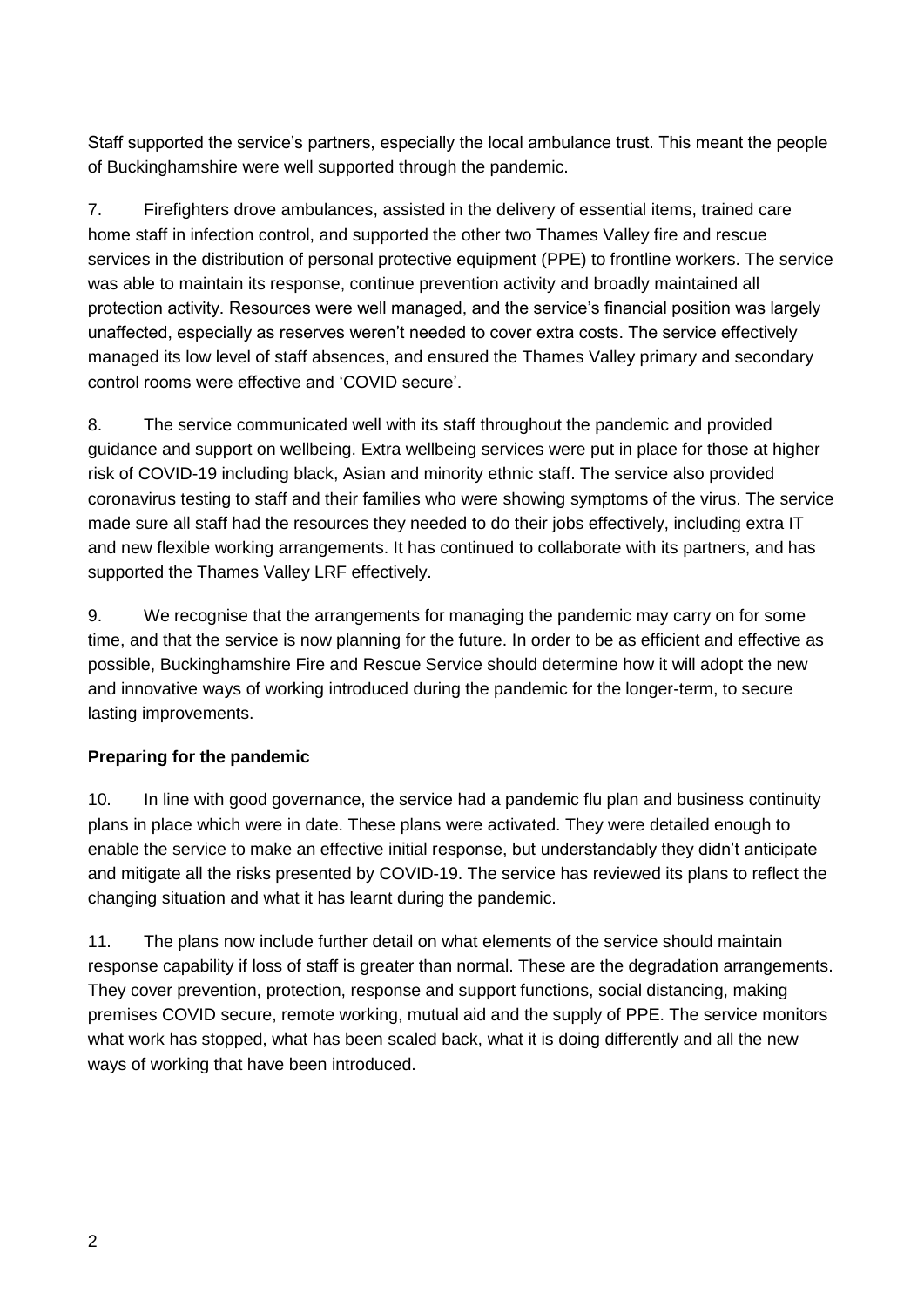# **Fulfilling statutory functions**

12. The main functions of a fire and rescue service are firefighting, promoting fire safety through prevention and protection (making sure building owners comply with fire safety legislation), rescuing people in road traffic collisions, and responding to other emergencies.

13. The service has continued to provide its core statutory functions throughout the pandemic in line with advice from the National Fire Chiefs Council (NFCC). This means the service has continued to respond to calls from the public and attend emergencies. It has continued to undertake prevention work and carry out 'fire and wellness' visits using a risk-based approach in line with NFCC guidance. It has also continued its protection activity throughout the pandemic.

### *Response*

14. The service told us that between 1 April and 30 June 2020 it attended fewer incidents than it did during the same period in 2019.

15. The overall availability of fire engines was better during the pandemic than it was during the same period in 2019. Between 1 April and 30 June 2020, the service's average overall fire engine availability was 56.8 percent compared with 44.3 percent during the same period in 2019. We were told that this was a result of lower sickness levels and on-call firefighters being available to respond to emergencies due to being furloughed from their primary employment.

16. The service told us that its average response time to fires improved during the pandemic compared with the same period in 2019. This was for several reasons including lower sickness levels, better fire engine availability and less road traffic during this period. This may not be reflected in [official data recently published by the Home Office,](https://www.gov.uk/government/statistics/response-times-to-fires-attended-by-fire-and-rescue-services-england-april-2018-to-march-2019) because services don't all collect and calculate their data the same way.

17. The service had good arrangements in place to make sure that its joint control room located in Berkshire had enough staff during the pandemic.

18. This included effective resilience arrangements, such as locking down both primary and secondary emergency control rooms to prevent cross-contamination. The facility also implemented enhanced hygiene measures, and all staff followed guidance on social distancing and cleaning of equipment and furniture.

### *Prevention*

19. The NFCC issued guidance explaining how services should maintain a risk-based approach to continue prevention activity during the COVID-19 pandemic. The service adopted this guidance.

20. The service conducted fewer fire and wellness checks than it would normally undertake. It reviewed which individuals and groups it considered to be at an increased risk from fire as a result of the COVID-19 pandemic. As a result, it maintained those at risk from arson and assessed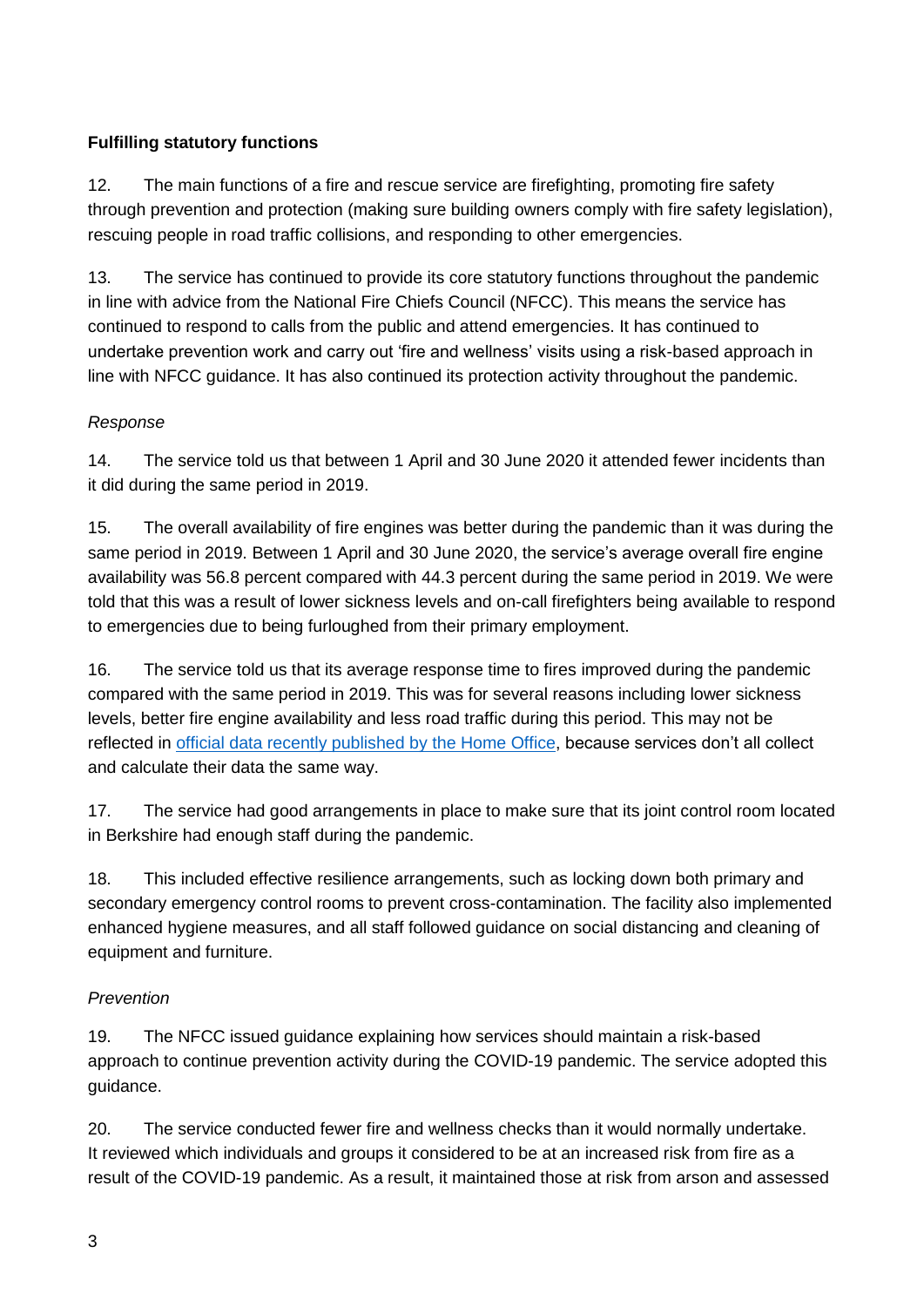health and social care referrals as being at increased risk from fire. The service responded to each high-risk referral and instigated a triage system to identify risk levels by speaking to the resident on the telephone. This led to a face-to-face fire and wellness visit for those at highest risk, for which staff were provided with appropriate PPE.

21. The service continued to offer the option of a fire and wellness check by telephone instead of a face-to-face home fire safety check. It also continued to work jointly with housing associations in high-risk premises.

# *Protection*

22. The NFCC issued guidance on how to continue protection activity during the COVID-19 pandemic. This includes maintaining a risk-based approach, completing desktop audits and issuing enforcement notices electronically. The service adopted this guidance.

23. The service reviewed how it defines premises as high risk during the pandemic. As a result, it added care homes, places of education and worship, and hospitals that had changed their way of working due to the pandemic as being at an increased risk from fire. The service engaged with these premises, uploaded guidance and information on the service website and carried out mailshots.

24. The service conducted fewer fire safety audits than it would normally undertake. It decided to continue face-to-face fire safety audits and enforcement work because it was able to give staff suitable PPE. It introduced risk-based desktop appraisals instead of face-to-face audits to minimise face-to-face contact between members of staff and the public.

25. The service continued with its enforcement activity and issued enforcement notices and prohibition notices. It also continued responding to statutory building control consultations. The service concluded a prosecution as a result of which a large financial penalty was awarded.

26. It also introduced other measures to reduce social contact, such as using telephone and email to make the initial contact, using video conferencing, and using electronic documents to replace hard-copy letters. The service also used social media and its own website to inform the public of fire safety measures.

27. The service has continued to engage with those responsible for fire safety in high-risk premises with cladding similar to that at Grenfell Tower, in particular, premises where temporary evacuation procedures are in place.

28. A conference centre used for the repatriation of 150 British citizens was in the service area. The service worked with the building's responsible person to put in place suitable and reasonable fire safety measures. The service liaised with another FRS to understand the provisions required to provide appropriate fire safety measures.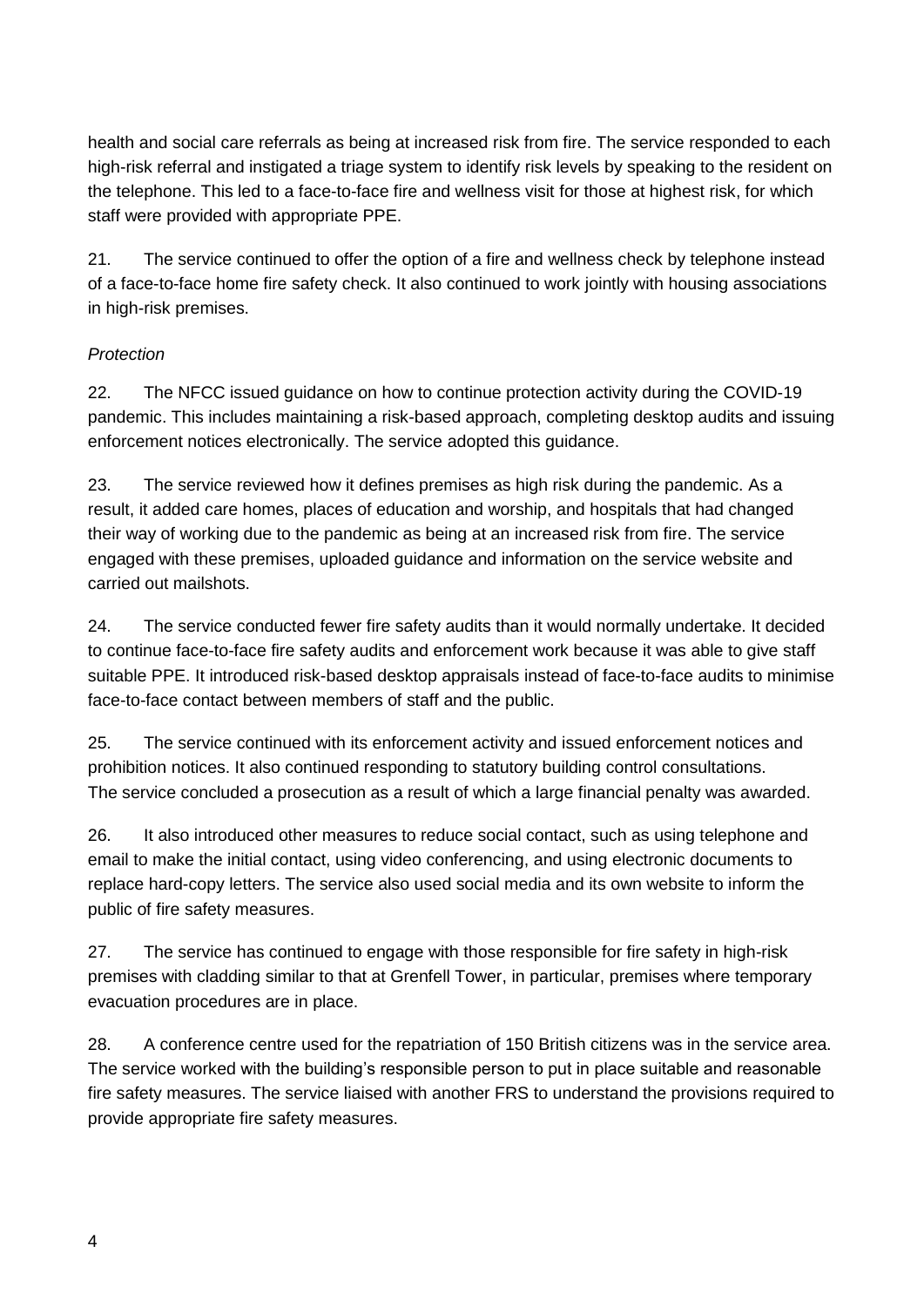### **Staff health and safety and wellbeing**

29. Staff wellbeing was a clear priority for the service during the pandemic. It proactively identified wellbeing problems and responded to any concerns and further needs. Senior leaders actively promoted wellbeing services and encouraged staff to discuss any worries they had.

30. Most staff survey respondents told us that they could access services to support their mental wellbeing if needed. Support put in place for staff included occupational health, counselling, peer support, and access to external resources such as mindfulness presentations. The service has discussed with its staff how it should plan for the potential longer-term effects of COVID-19 on its workforce.

31. Staff most at risk of COVID-19 were identified effectively, including those from a black, Asian and minority ethnic background and those with underlying health problems. The service worked with staff to develop and implement processes to manage the risk, including individual risk assessments. The service made sure that its most vulnerable staff 'shielded', and it adopted flexible ways of working to enable working from home. It also provided COVID-19 testing for all staff members and families who had symptoms.

32. Wellbeing best practice was also shared with other services. The service worked with several fire and rescue services and delivered virtual workshops on positive action and inclusion, trans awareness and LGBTQ+ hate crime. All workshops were recorded and shared with the workforce.

33. The service made sure that firefighters were competent to do their work during the pandemic. This included keeping up to date with most of the firefighter fitness requirements. It also assessed the risks of new work to make sure its staff had the skills and equipment needed to work safely and effectively.

34. The service provided its workforce with suitable PPE on time. It participated in the national fire sector scheme to procure PPE, which allowed it to achieve value for money.

### *Staff absence*

35. Absences have decreased compared with the same period in 2019. The number of days lost due to sickness absence between 1 April and 30 June 2020 decreased by 17.9 percent compared with the same period in 2019.

36. The service provided additional guidance and information to staff, which enabled it to better manage staff wellbeing and health and safety, and to make more effective decisions on how to allocate work. This included information about recording absences, self-isolation, testing, training for managers and returning to work. Data was routinely collected on the numbers of staff either absent, self-isolating or working from home.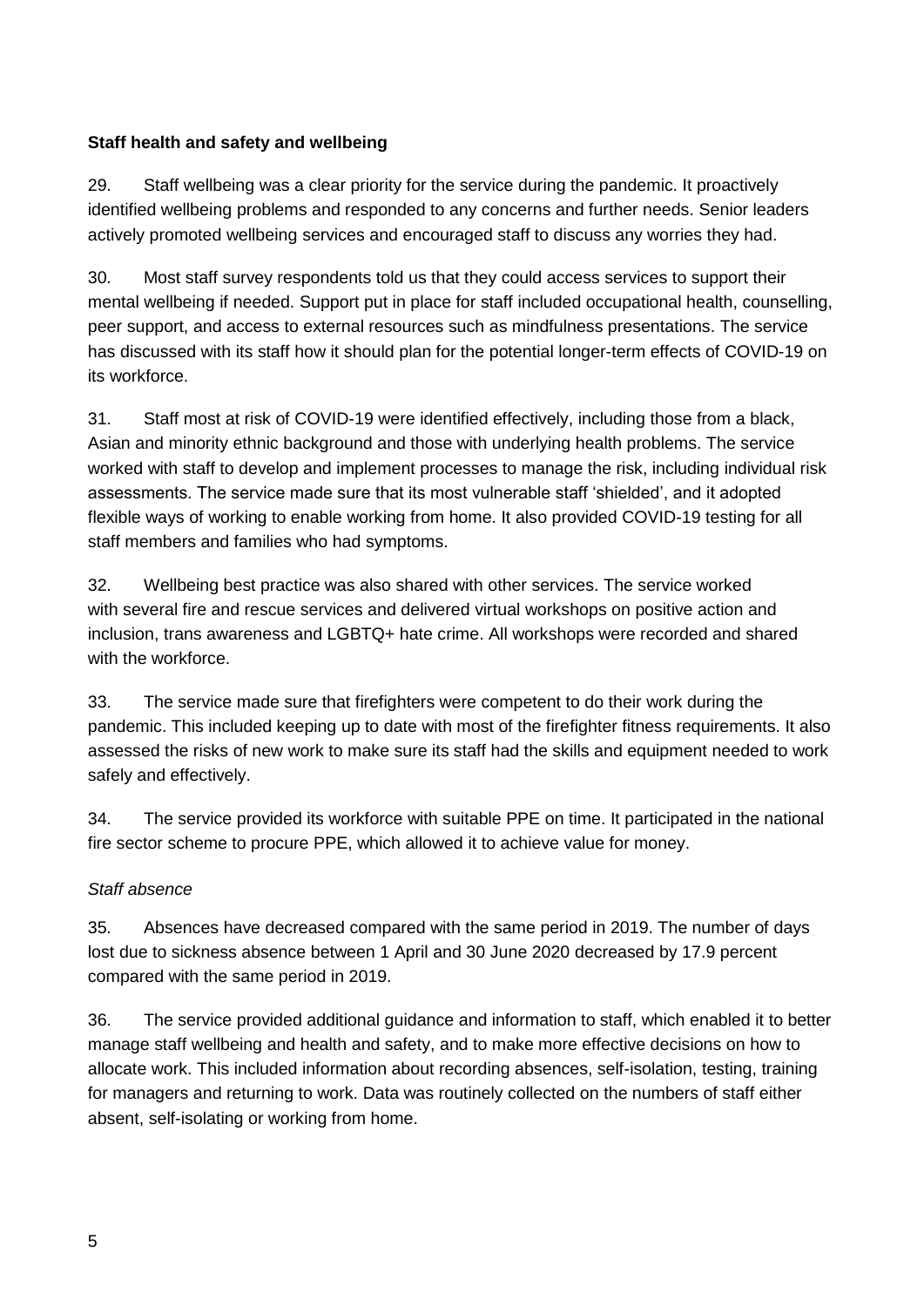# *Staff engagement*

37. Most staff survey respondents told us that the service provided regular and relevant communication to all staff during the COVID-19 pandemic. This included regular virtual team meetings, written correspondence, and one-to-ones with a manager about wellbeing and health and safety. The chief fire officer posted weekly video messages that were shared with all staff. The service made use of telephone, email, social media, virtual meeting platforms and video blogs when communicating with on-call staff during the pandemic.

38. The service intends to maintain changes it has made to its ways of working in response to COVID-19, including the new technology it introduced to facilitate virtual meetings. The service will allow staff to work remotely, whilst maintaining the balance of face-to-face interaction. It will also continue to collaborate with its Thames Valley FRS partners to provide a targeted response to community needs.

# **Working with others, and making changes locally**

39. To protect communities, fire and rescue staff including firefighters were encouraged to carry out extra roles beyond their core duties. This was to support other local blue light services and other public service providers that were experiencing high levels of demand, and to offer other support to its communities.

40. The service carried out the following new activities: driving ambulances, assisting vulnerable people, delivering PPE, packing/repacking food parcels for vulnerable people, and delivering training to care home staff.

41. A national 'tripartite agreement' was put in place to include the new activities that firefighters could carry out during the pandemic. The agreement was between the NFCC, National Employers, and the Fire Brigades Union (FBU), and specifies what new roles firefighters could provide during the pandemic. Each service then consulted locally on the specific work it had been asked to support, to agree how to address any health and safety requirements including risk assessments. If public sector partners requested further support outside the tripartite agreement, the specifics would need to be agreed nationally before the work could begin.

42. The service consulted locally to implement the tripartite agreement with the FBU and the Fire Officers Association. Other unions were engaged, including UNISON, if their members were asked to do extra work, including those activities covered under the tripartite agreement. All of the new work done by the service under the tripartite agreement was agreed on time for it to start promptly and in line with the request from the partner agency.

43. There were extra requests for work by partner agencies that fell outside the tripartite agreement, including the distribution of PPE across the Thames Valley. Throughout the pandemic, service staff helped the Thames Valley LRF's logistics cell to co-ordinate and manage the distribution of emergency supplies to key services, including care homes and primary care services. On-call staff helped facilitate a COVID-19 testing site at the request of Buckinghamshire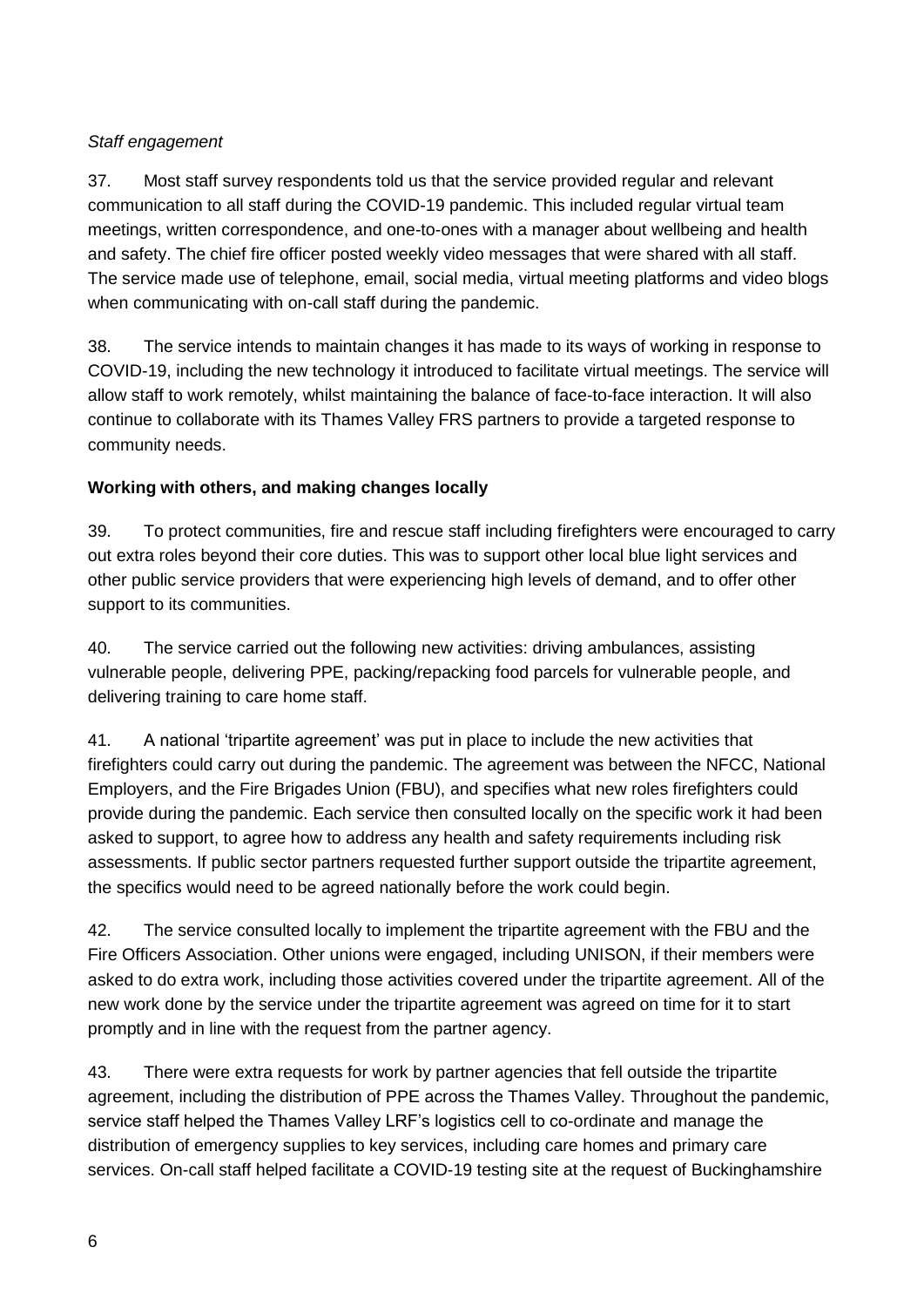Council. This work was agreed and undertaken on time and in line with the request from the partner agency.

44. All new work, including that done under the tripartite agreement, was risk-assessed and complied with the health and safety requirements. All activities to support other organisations during this period were monitored and reviewed. The service has identified which to continue, for example, helping medical staff to gain entry to private properties. The relationship between Buckinghamshire FRS and South Central Ambulance Service has been strengthened as a result of FRS staff driving ambulances. Staff will continue to maintain their ambulance driving competencies and there will be joint training in future.

# *Local resilience forum*

45. To keep the public safe, fire and rescue services work with other organisations to assess the risk of an emergency, and to maintain plans for responding to one. To do so, the service should be an integrated and active member of its local resilience forum (LRF) – in this case, Thames Valley LRF.

46. The service was an active member of the LRF during the pandemic. The service told us that the LRF's arrangements enabled the service to fully engage in the multi-agency response.

47. As part of the LRF's response to COVID-19, the service chaired the community hub working group, the media advisory cell and the finance and legal group. The service provided the deputy chair for the tactical co-ordinating group and provided representation on the LRF executive board and strategic co-ordinating group. It was a member of the death management group and the testing cell. The service was able to allocate suitably qualified staff to participate in these groups without affecting its core duties.

### **Use of resources**

48. The service's financial position hasn't yet been significantly affected by the pandemic.

49. The service has made robust and realistic calculations of the extra costs it has faced during the pandemic. Up to 30 June, its main extra costs were £43,000 on PPE, £29,000 on the upgrade in technology, £10,000 on cleaning materials, £66,000 on overtime and £1,000 on signage to reinforce critical messages on hygiene and social distancing. It fully understands the effect this will have on its previously agreed budget and anticipated savings.

50. As of 30 June 2020, the service has spent £149,000 of its £696,000 of extra government funding to support its response. It spent this money on PPE, cleaning materials, an upgrade in technology, overtime and signage. It has shown how it used this income efficiently, and that it mitigated against the financial risks that arose during this period.

51. The service didn't use any of its reserves to meet the extra costs that arose during this period. When used, overtime was managed appropriately. The service made sure that its staff who worked overtime had enough rest between shifts.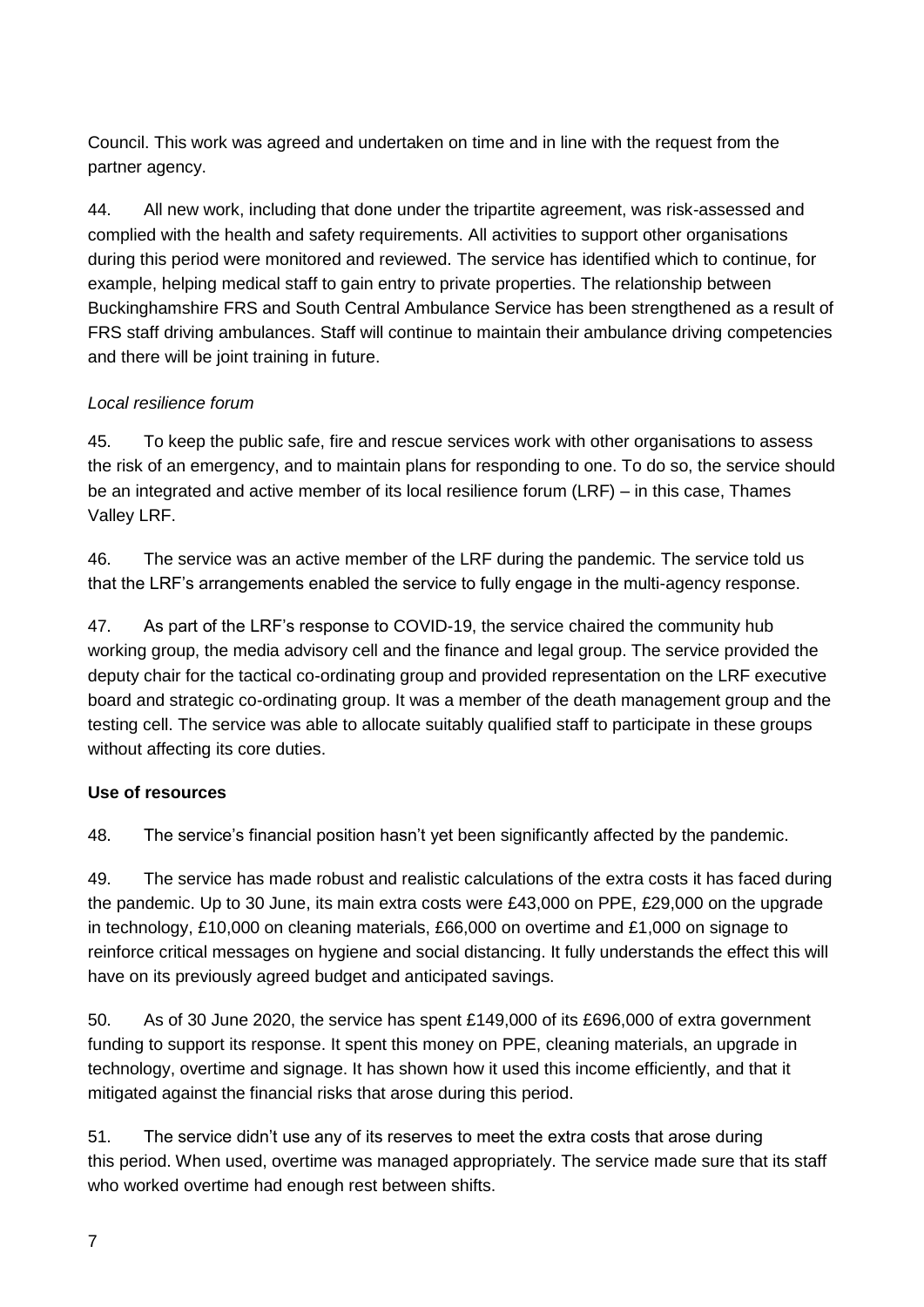### *Ways of working*

52. The service changed how it operates during the pandemic. For example, to maintain productivity it enabled staff to work at different locations within the service. It had the necessary IT to support remote working where appropriate. Where new IT was needed, it made sure that procurement processes achieved good value for money.

53. The service could quickly implement changes to how it operates. This allowed its staff to work flexibly and efficiently during the pandemic. The service plans to consider how to adapt its flexible working arrangements to make sure it has the right provisions in place to support a modern workforce.

54. The service has had positive feedback from staff on how they were engaged with during the pandemic. As a result, the service plans to adopt these changes in its usual procedures and consider how they can be developed further to help promote a sustainable change to its working culture.

55. The service made good use of the resources and guidance available from the NFCC to support its workforce planning and help with its work under the tripartite agreement.

### *Staffing*

56. The service had enough resources available to respond to the level of demand during the COVID-19 pandemic, and to re-allocate resources where necessary to support the work of its partner organisations. Arrangements put in place to monitor staff performance across the service were effective. This meant the service could be sure its staff were making the best contribution that they reasonably could during this period. Extra capacity was identified and reassigned to support other areas of the service and other organisations. The service assisted South Central Ambulance Service by driving ambulances, and supported Buckinghamshire Council at a coronavirus testing facility. The service also provided staff to assist the logistics cell with administering and distributing PPE.

57. For most of the pandemic, the main role for wholetime firefighters was to provide the service's core responsibilities, while work under the tripartite agreement was done by other parts of the workforce. This approach was taken because the service felt this was the best way to make sure it had the resources it needed to meet its foreseeable risk. We expect the service to keep its processes under review to make sure it uses its wholetime workforce as productively as possible.

58. The on-call workforce took on extra responsibilities covering some of the roles agreed as part of the tripartite agreement, with the assistance of prevention staff.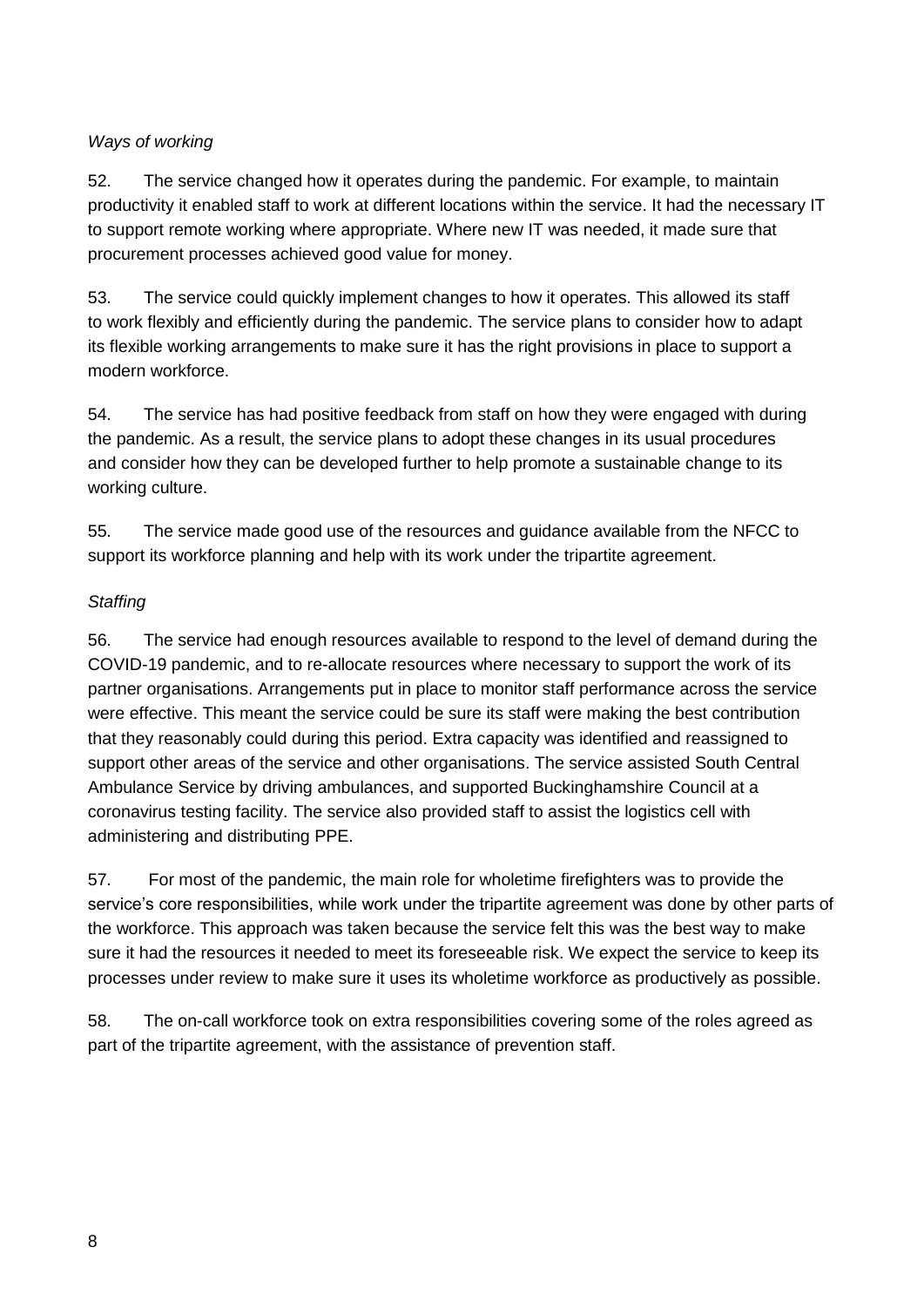### **Governance of the service's response**

59. Each fire and rescue service is overseen by a fire and rescue authority (FRA). There are several different governance arrangements in place across England, and the size of the authority varies between services. Each authority ultimately has the same function: to set the service's priorities and budget and make sure that the budget is spent wisely.

60. Members of Buckinghamshire Fire and Rescue Authority were actively engaged in discussions with the chief fire officer and the service on the service's ability to discharge its statutory functions during the pandemic.

61. The authority maintained effective ways of working with the service during the pandemic. This made sure the service could fulfil its statutory duties as well as its extra work supporting the LRF and the tripartite arrangements. The service regularly updated fire and rescue authority members about how it was responding to the pandemic and the extra activities of its staff. This included work carried out as part of the tripartite arrangements.

62. During the pandemic, the FRA continued to give the service proportionate oversight and scrutiny, including of its decision-making process. It did this by regularly communicating with the chief fire officer and receiving the service's written briefings.

### **Looking to the future**

63. During the pandemic, services were able to adapt quickly to new ways of working. This meant they could respond to emergencies and take on a greater role in the community by supporting other blue light services and partner agencies. It is now essential that services use their experiences during COVID-19 as a platform for lasting reform and modernisation.

64. Buckinghamshire FRS is an active member of the Thames Valley collaboration group, strengthening its relationships with its partners, local authorities and South Central Ambulance Service. This has enabled the emergency services to support the LRF more effectively, which in turn has provided better service to communities across the Thames Valley. Buckinghamshire FRS is looking at ways its workforce can support these organisations more consistently especially during periods of high demand.

65. It has developed the way it communicates with staff and explored different ways of working during the pandemic, which has helped different parts of the workforce to connect and work together. The service also transformed its use of technology and is considering how virtual platforms and remote working can help it become more effective and efficient.

66. Good practice and what worked was shared with other services in the Thames Valley collaboration group. The service moved into the new Blue Light Hub in Milton Keynes on 30 June 2020, despite the pandemic. Thames Valley Police, South Central Ambulance Service and NHS Blood and Transplant will join them in the new building later this year.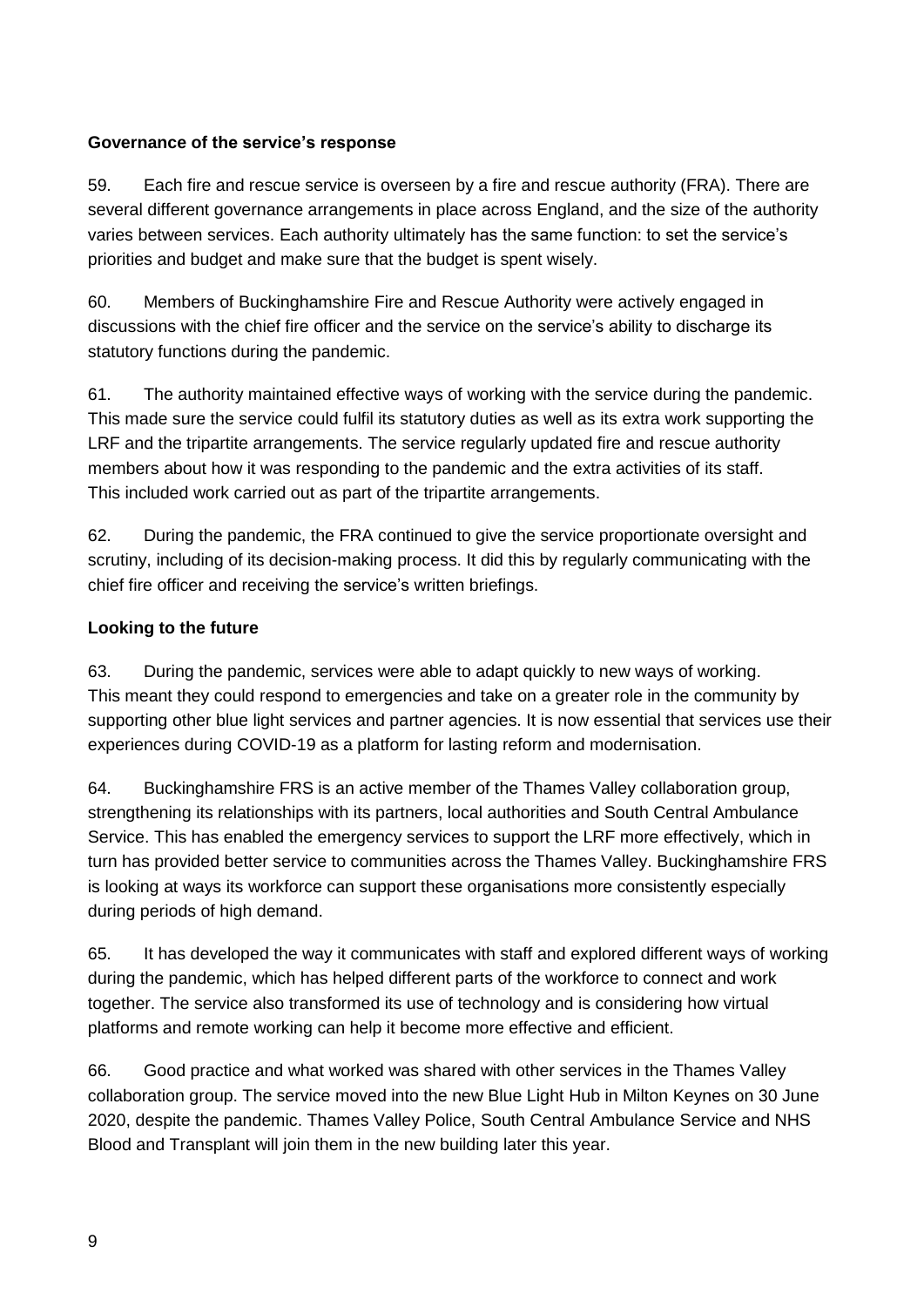67. The hub's design promotes engagement between the three services. It includes flexible working spaces for all services, and informal breakout spaces to promote collaboration.

68. The service introduced a professor of operations and critical systems from the University of Manchester to the LRF to improve efficiencies and assist local authorities in creating effective volunteer schemes.

69. An apprentice recruitment process for operational activity during the pandemic was completed. This followed all government guidance on social distancing and hygiene. It used its own facilities at first, then moved to an external provider when their facilities reopened. The process was recorded and shared with others electronically.

### **Next steps**

70. This letter will be published on our website. We propose to restart our second round of effectiveness and efficiency fire and rescue inspections in spring 2021, when we may follow up some of our findings.

Yours sincerely,

Very

**Matt Parr CB** Her Majesty's Inspector of Fire & Rescue Services Her Majesty's Inspector of Constabulary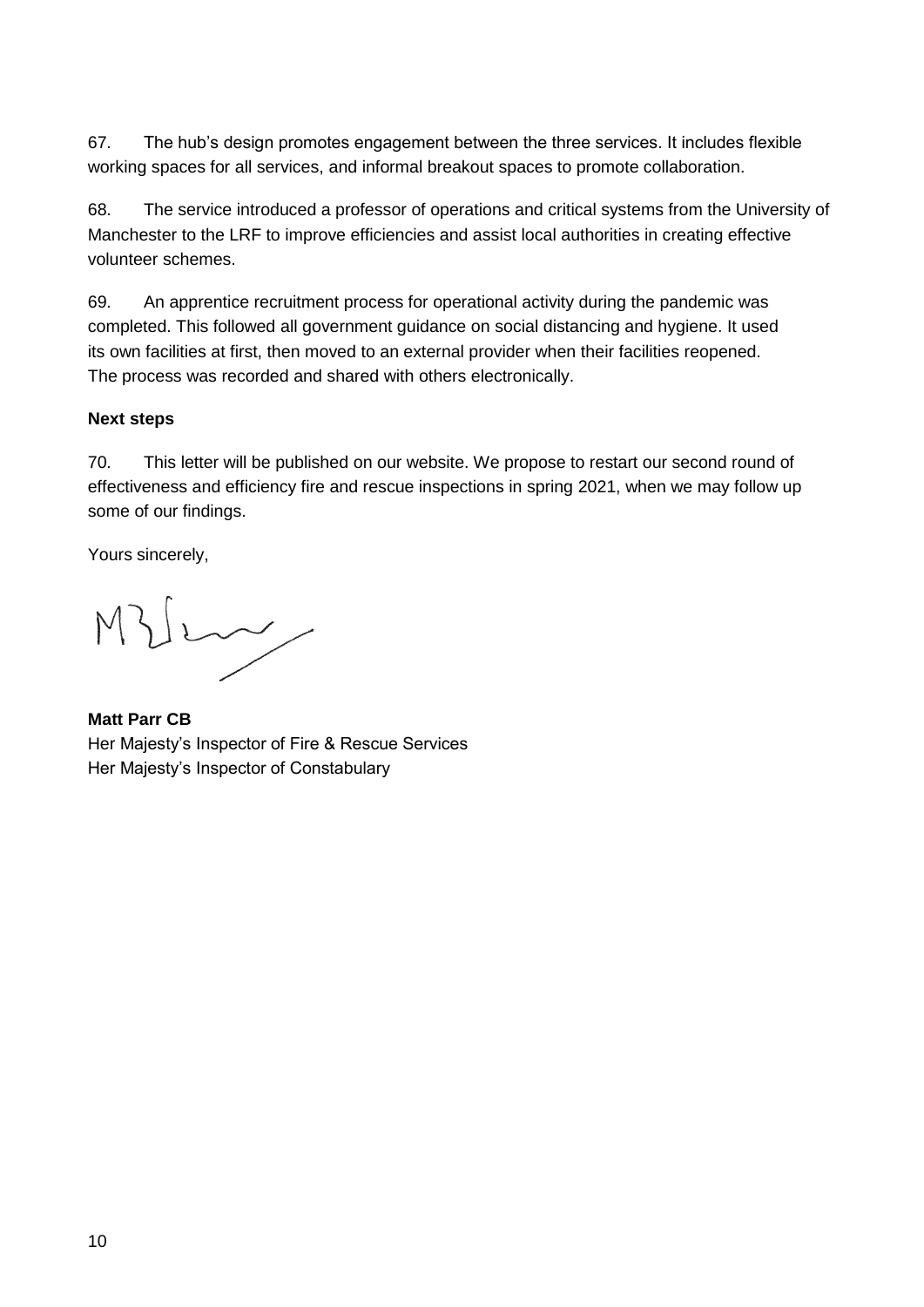#### **OVERVIEW AND AUDIT COMMITTEE - 17 March 2021**



| Report<br>Reference | <b>Inspection Pillar</b>             | HMICFRS inspection report item                                                                                                                                               | <b>Improvement Activity</b>                                                                                                                                                                                                                                                                                                                                                                                                                                                                                                                                                                                                                                                                               | R/A/G |
|---------------------|--------------------------------------|------------------------------------------------------------------------------------------------------------------------------------------------------------------------------|-----------------------------------------------------------------------------------------------------------------------------------------------------------------------------------------------------------------------------------------------------------------------------------------------------------------------------------------------------------------------------------------------------------------------------------------------------------------------------------------------------------------------------------------------------------------------------------------------------------------------------------------------------------------------------------------------------------|-------|
| Page 11             | Prevention - Area for<br>improvement | The service should evaluate its<br>prevention work, so it understands<br>the benefits better.                                                                                | An evaluation of the prevention activity commenced in<br>July 2020. The evaluation uses a diagnostic methodology<br>developed from academic research and with colleagues<br>from Manchester University. The approach uses the<br>Viable Systems Methodology, which has been adapted<br>for the Services purposes and forms the basis of the<br>evaluative approach.<br>The evaluation has been separated into work-stream to<br>enable a more focussed and pragmatic approach to the<br>evaluation. The first phases include fire and wellness<br>checks (linked to the item above, youth engagement<br>and safeguarding.)                                                                                |       |
| Page 11             | Prevention - Area for<br>improvement | The service should understand the<br>reasons for its reducing number of<br>prevention visits and consider how it<br>can better target those who are most<br>at risk to fire. | An increased shift to referral led prevention visits has<br>been implemented from April 2019 to utilise service<br>resources more effectively. Administration teams that<br>are responsible for screening and booking in Fire and<br>wellness visits, have previously been under established,<br>affecting the ability to book in visits. A recruitment<br>campaign has been undertaken and will soon see the<br>three administration teams back to full establishment.<br>Specific roles have been identified & funding has been<br>agreed by the Authority to establish a number of new<br>Prevention posts, which will help to oversee and deliver<br>Fire & Wellness visits, to address the volume of |       |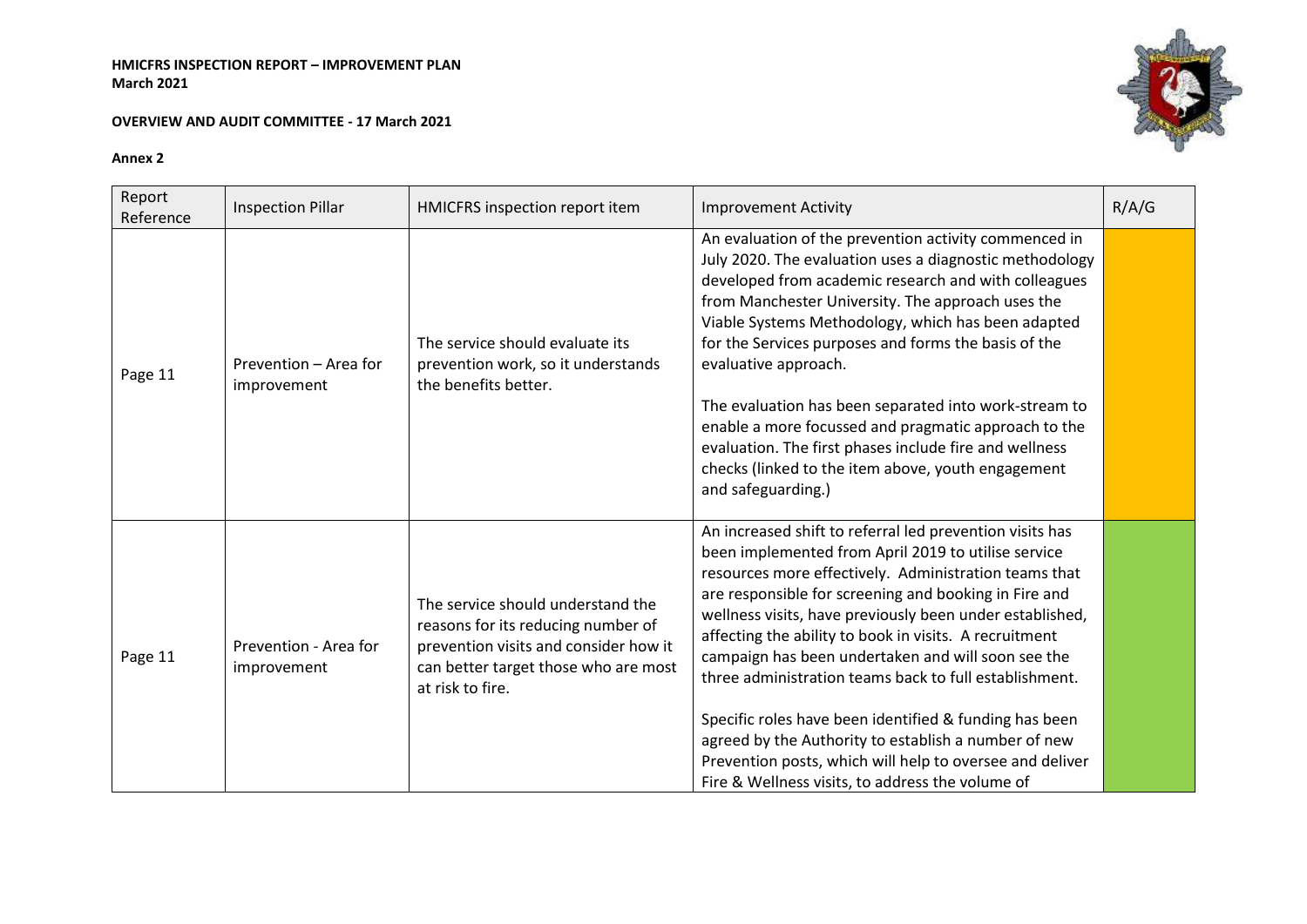**OVERVIEW AND AUDIT COMMITTEE - 17 March 2021**



|         |                                      |                                                                                                                                                        | prevention visits in identified areas of increased risk,<br>including the delivery of a program of high-rise<br>interventions and engagements with specialised<br>housing.<br>Intervention post incident, is being reinvigorated<br>through a revised procedure supported by processes<br>which enable this activity to be recorded in PRMS.                                                                                                                                                                                                                                                                                        |  |
|---------|--------------------------------------|--------------------------------------------------------------------------------------------------------------------------------------------------------|-------------------------------------------------------------------------------------------------------------------------------------------------------------------------------------------------------------------------------------------------------------------------------------------------------------------------------------------------------------------------------------------------------------------------------------------------------------------------------------------------------------------------------------------------------------------------------------------------------------------------------------|--|
| Page 14 | Protection - Area for<br>improvement | The service should ensure it allocates<br>enough resources to a prioritised and<br>risk-based inspection programme.                                    | Several recruitment campaigns have been undertaken<br>to fill posts that have become vacant following<br>resignations and also to fill newly created apprentice<br>fire safety roles, approved 2019/20 by the FA. Training<br>is currently underway of these new staff members.<br>This year, 2020/21, the Fire Authority have approved<br>four further fire safety posts, which will be utilised to<br>increase capacity of existing inspecting officers, through<br>the creation of lead teams in specialist areas, such as:<br>enforcement and prosecution; Specialised Housing; and,<br>High Risk Residential Buildings (HRRB). |  |
| Page 14 | Protection - Area for<br>improvement | The service should review its response<br>to false alarms to ensure operational<br>resources are used effectively (termed<br>'unwanted fire signals'). | An evaluation of the policy on Automatic Fire Alarms<br>commenced in July 2020, as part of a collaborative<br>project with Oxfordshire and Royal Berkshire fire and<br>rescue services. Due to COVID-19 pressures, the three-<br>service approach has been paused however continues in<br>this Service. The evaluation uses a diagnostic<br>methodology developed from academic research and<br>with colleagues from Manchester University. The                                                                                                                                                                                     |  |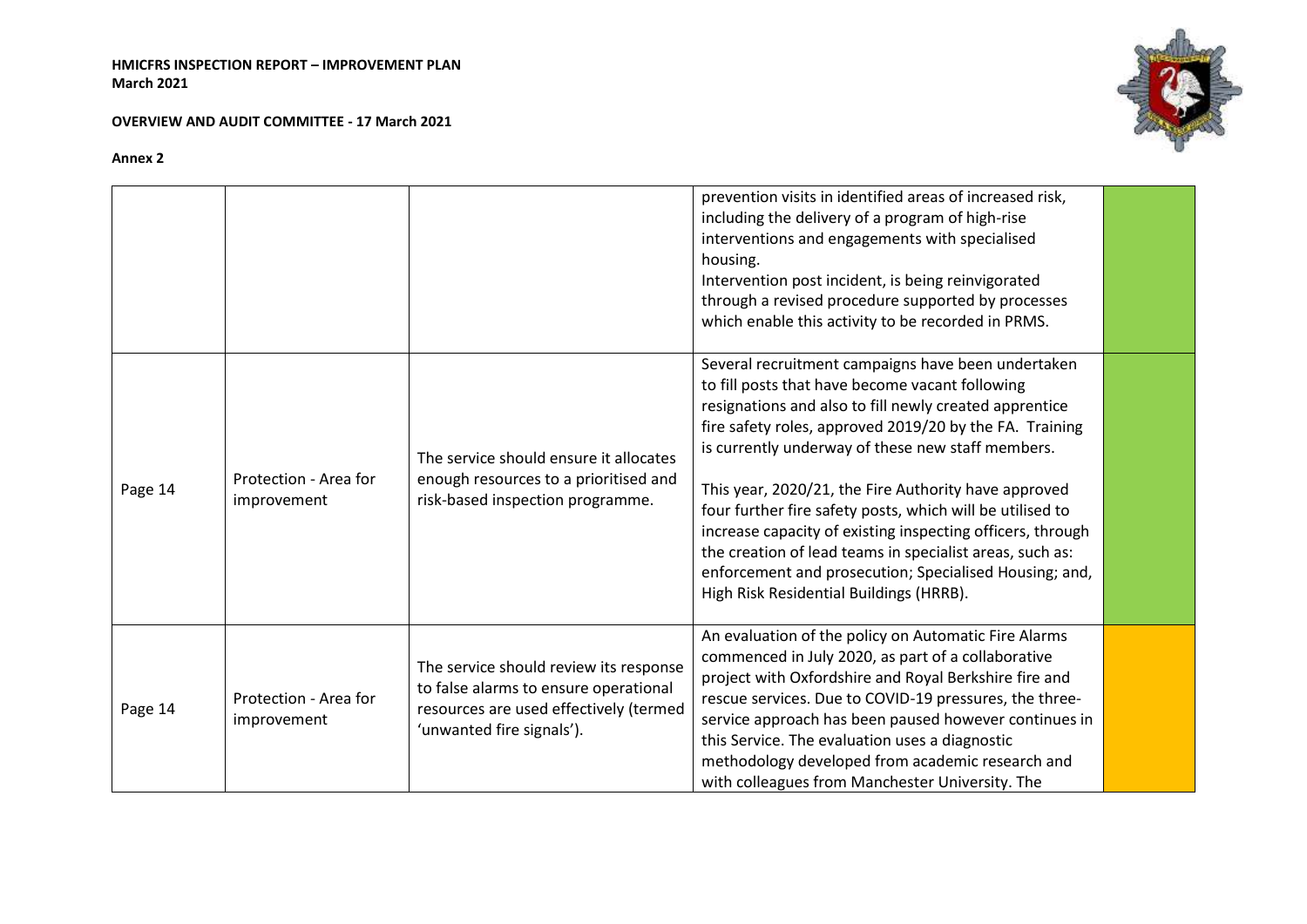**OVERVIEW AND AUDIT COMMITTEE - 17 March 2021**



|         |                                      |                                                                                                                                                                                | approach uses a methodology, which has been adapted<br>for the Services purposes and forms the basis of the<br>evaluative approach.                                                                                                                                                                                                                                                                                                                                                                                                                                                                                              |  |
|---------|--------------------------------------|--------------------------------------------------------------------------------------------------------------------------------------------------------------------------------|----------------------------------------------------------------------------------------------------------------------------------------------------------------------------------------------------------------------------------------------------------------------------------------------------------------------------------------------------------------------------------------------------------------------------------------------------------------------------------------------------------------------------------------------------------------------------------------------------------------------------------|--|
| Page 14 | Protection - Area for<br>improvement | The service should ensure it works<br>with local businesses and large<br>organisations to share information<br>and expectations on compliance with<br>fire safety regulations. | Capacity to deliver proactive engagement activity has<br>been limited due to vacancies in an already small<br>protection department. These posts have now been<br>filled and training up to Level 4 Diploma accreditation is<br>currently underway.<br>The creation of additional posts enables the increased<br>capacity to focus work on targeted engagement of lower<br>risk premises that may not be included within a<br>refreshed Risk Based Inspection Programme (RBIP).                                                                                                                                                  |  |
| Page 16 | Response - Area for<br>Improvement   | The service should ensure it has a<br>sustainable system to provide its<br>operational response model.                                                                         | Following a review of the Resourcing Model, the Service<br>has commenced work to further improve availability of<br>appliances and disposition of staff. The introduction of<br>new on-call contracts has led to a better employment<br>proposition for staff, which in turn provides greater<br>resilience and opportunity.<br>Total staffing numbers remain low, and the review has<br>identified a range of areas in which efficiency can be<br>improved. These efficiencies are supported by the<br>introduction of 20 additional firefighters to the<br>establishment following a recent successful growth bids<br>in 2020. |  |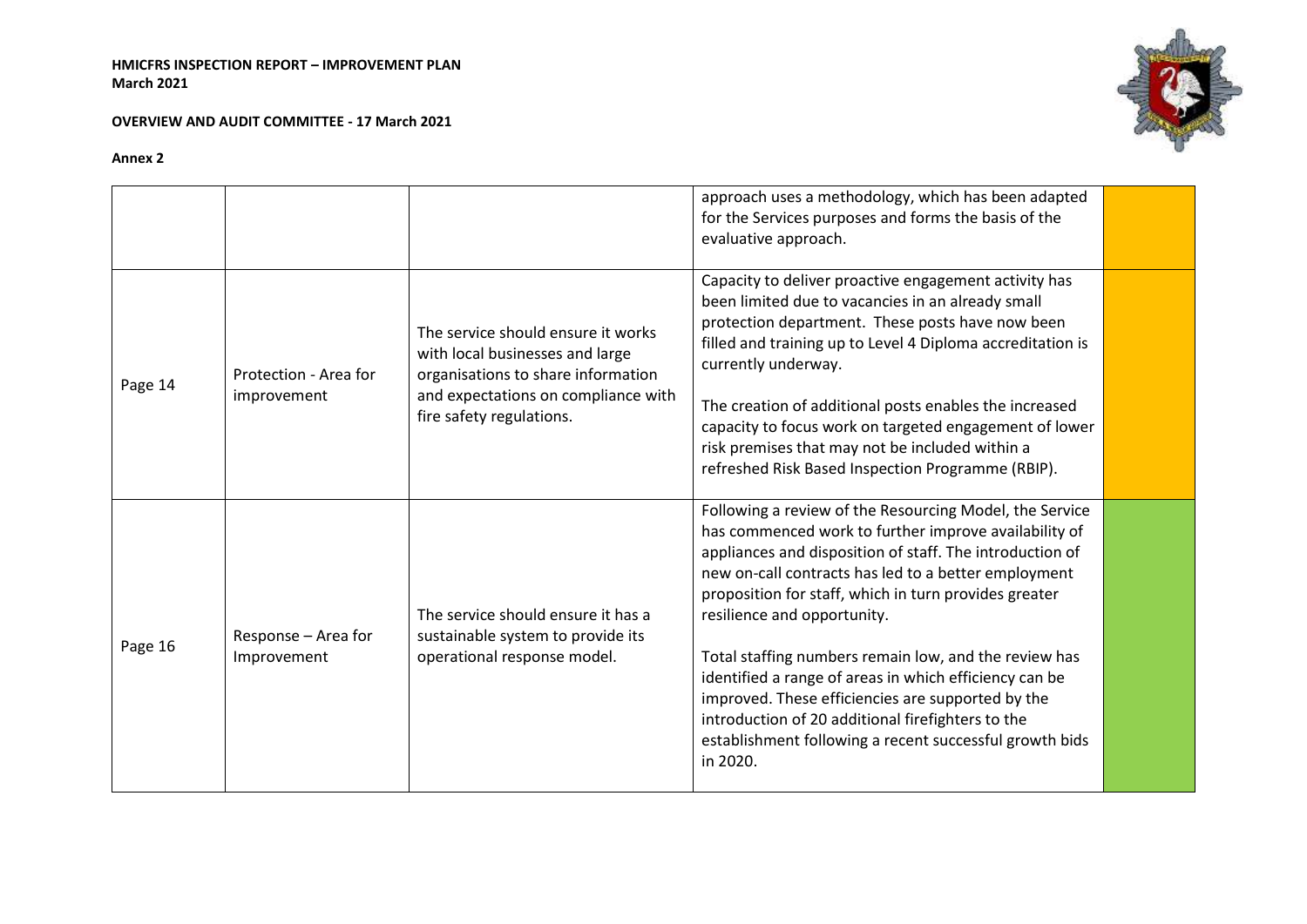**OVERVIEW AND AUDIT COMMITTEE - 17 March 2021**



|         |                                    |                                                                                                        | A new revised approach to On-Call awareness sessions<br>has been created and delivered online (virtual) on three<br>occasions now. This has seen an increase in new<br>applications.                                                                                                                                                                                                                                                                                                                                                                             |  |
|---------|------------------------------------|--------------------------------------------------------------------------------------------------------|------------------------------------------------------------------------------------------------------------------------------------------------------------------------------------------------------------------------------------------------------------------------------------------------------------------------------------------------------------------------------------------------------------------------------------------------------------------------------------------------------------------------------------------------------------------|--|
| Page 16 | Response - Area for<br>Improvement | The service should improve the<br>availability of its on-call fire engines to<br>respond to incidents. | A new On-Call Contract was introduced in 2018 which<br>created four availability options. This ranged from<br>immediate response through 20mins, 60mins and 3<br>hour response to mobilising.                                                                                                                                                                                                                                                                                                                                                                    |  |
|         |                                    |                                                                                                        | A new resource management system (FSR - Fire Service<br>Rota) was introduced and the resilience availability<br>options are being developed into the system. The<br>strategic resourcing model identifies three On-call<br>appliances with up-to 10 minute mobilisation<br>availability.                                                                                                                                                                                                                                                                         |  |
| Page 23 | Efficiency $-$<br>Recommendation   | Ensure it has the capacity and<br>capability to support its activity in its<br>public safety plan;     | Officers adopted a zero-based budget approach when<br>developing the budget proposal for 2020/21. This<br>approach has been developed alongside the new Public<br>Safety Plan and feedback from our recent inspection<br>report from HMICFRS. Although our report noted that<br>the inspectorate "would like to see improvements in the<br>year ahead, but without increased funding, it is difficult<br>to see where progress can be made" the zero-based<br>budget approach has identified some key opportunities<br>within the current budgetary constraints: |  |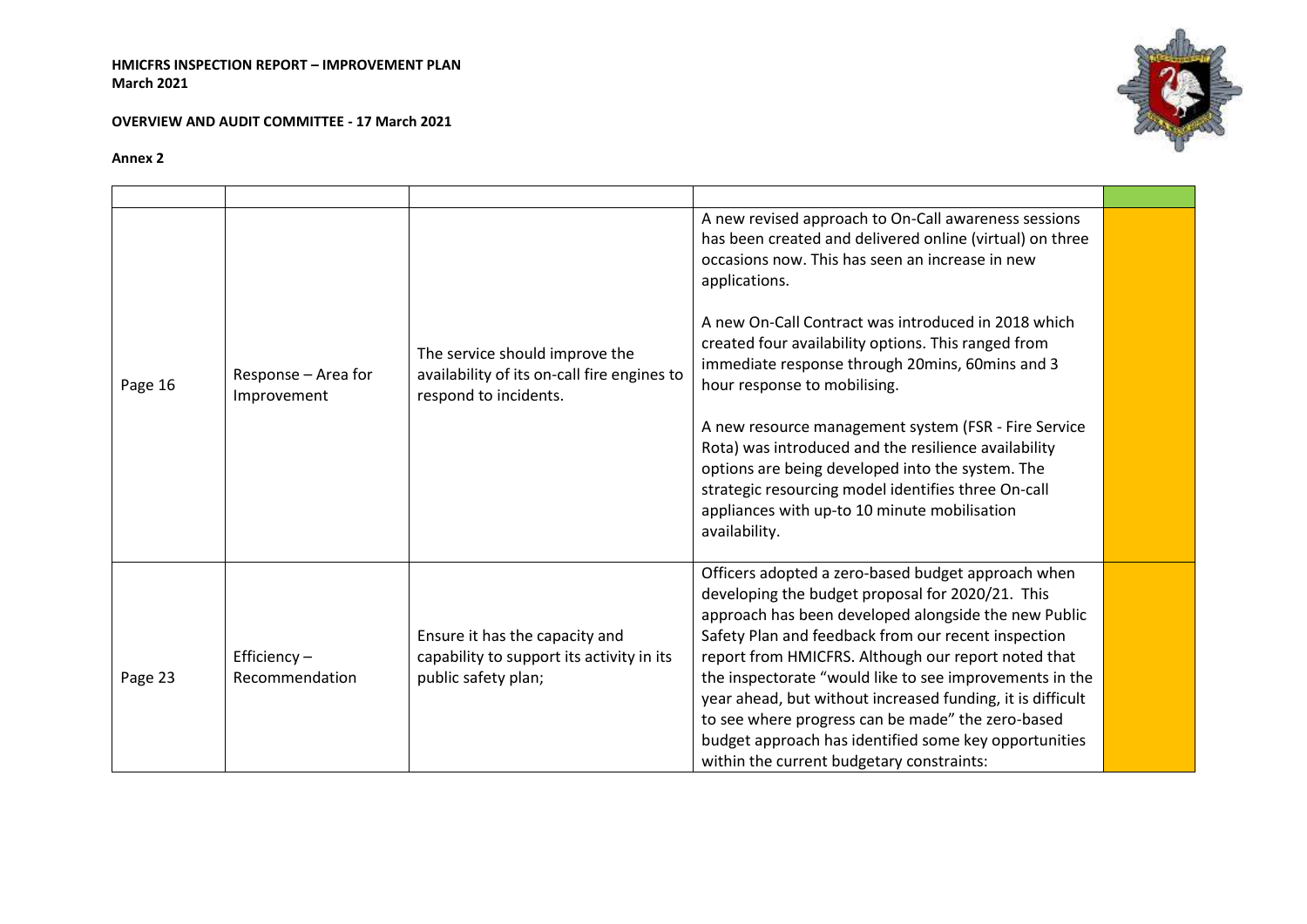**OVERVIEW AND AUDIT COMMITTEE - 17 March 2021**



|         |                                      |                                                                                                                                                                                                         | Increasing the wholetime establishment by up<br>to 20 firefighters in 2020/21, with the potential<br>to increase by a further 10 in the following year<br>(depending on the outcome of the<br>comprehensive spending review)<br>Increasing the Protection Team by 4 FTEs and<br>introducing a Team Leader role and two further<br>FTEs into the Prevention Team.<br>Introducing a Head of Technology,<br><b>Transformation and Programme Management</b><br>Office (PMO) to manage the actions required<br>following our inspection report.                 |  |
|---------|--------------------------------------|---------------------------------------------------------------------------------------------------------------------------------------------------------------------------------------------------------|------------------------------------------------------------------------------------------------------------------------------------------------------------------------------------------------------------------------------------------------------------------------------------------------------------------------------------------------------------------------------------------------------------------------------------------------------------------------------------------------------------------------------------------------------------|--|
| Page 23 | Efficiency-<br>Recommendation        | Consult with the people of<br><b>Buckinghamshire and Milton Keynes</b><br>on options to have the most effective<br>and efficient response against the<br>financial environment in which it<br>operates. | The 2020-2025 Public Safety Plan (PSP) was approved<br>for public consultation at the Authority's 18 September<br>2019 meeting. The consultation was open for an eight-<br>week period from 23 September to 18 November 2019.<br>Officers will proceed with the further development of<br>the strategy proposals set out in the PSP having regard<br>to the consultation feedback as they are progressed and<br>to undertake further consultations with stakeholders<br>potentially affected by any specific changes arising from<br>their implementation. |  |
| Page 25 | Efficiency - Area for<br>Improvement | The service should use sound financial<br>management to ensure all additional<br>costs such as pension liability are                                                                                    | The zero-based budgeting approach adopted for<br>2020/21 reviewed all costs to ensure that the right<br>amount of money is being spent in the right places.                                                                                                                                                                                                                                                                                                                                                                                                |  |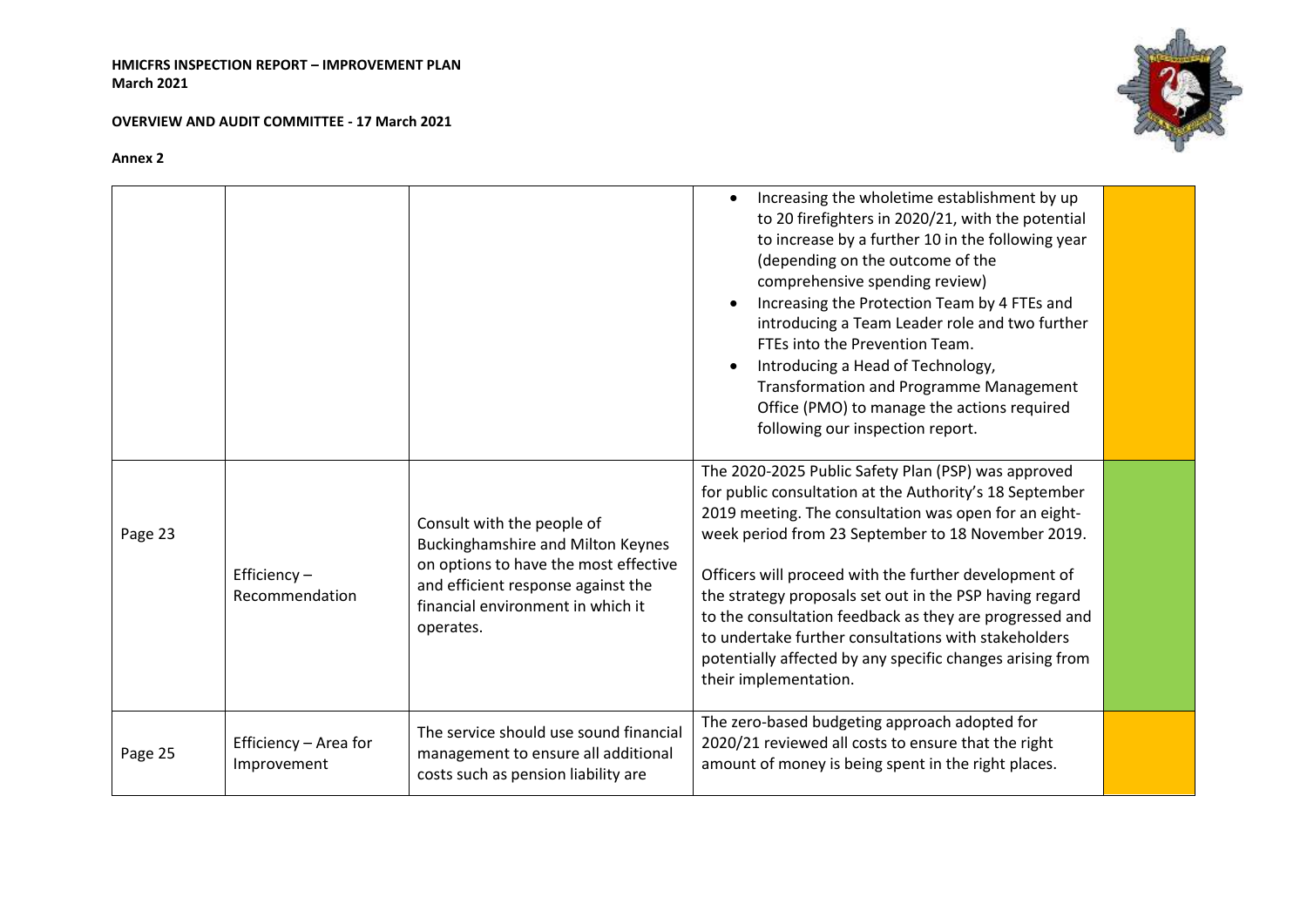#### **OVERVIEW AND AUDIT COMMITTEE - 17 March 2021**



|         |                                  | accounted for and that there is a<br>contingency plan.                                                                                                  | The Medium Term Financial Plan (MTFP) for 2020/21 to<br>2024/25 shows two scenarios, one with the<br>continuation of the pension grant funding and the other<br>showing the impact if it were to cease after 2020/21.<br>Following approval of the PSP a Financial Strategy has<br>been developed, this was considered by the Executive<br>Committee in November 2020 and and approved bythe<br>Fire Authority in December 2020. The Strategy included<br>the development of alternative scenarios and<br>contingency plans and further addressed the two |  |
|---------|----------------------------------|---------------------------------------------------------------------------------------------------------------------------------------------------------|-----------------------------------------------------------------------------------------------------------------------------------------------------------------------------------------------------------------------------------------------------------------------------------------------------------------------------------------------------------------------------------------------------------------------------------------------------------------------------------------------------------------------------------------------------------|--|
| Page 31 | People-Area for<br>Improvement   | The service should put in place an<br>achievable succession plan, for the<br>whole organisation.                                                        | Efficiency recommendations shown above.<br>Implementation of a pan-organisational succession plan<br>which undertakes regular systematic and rigorous<br>Strategic Workforce and Succession Planning processes,<br>incorporating Public Safety requirements                                                                                                                                                                                                                                                                                               |  |
| Page 33 | People - Area for<br>Improvement | The service should plan to be more<br>ambitious in its efforts to attract a<br>more diverse workforce which better<br>reflects the community it serves. | Attendance at Career Fairs at Colleges, Schools, MK<br>Stadium etc. Have a go days for Females, BAME groups.<br>Review of the People Strategy portal to ensure the<br>Equality, Diversity and Inclusion (EDI) message is<br>consistent. Workforce Reform project as part of the<br>Thames Valley Collaboration agenda established. Re-<br>established Equality, Diversity and Inclusion (EDI) group<br>to work on initiatives to attract a more diverse<br>workforce.                                                                                     |  |